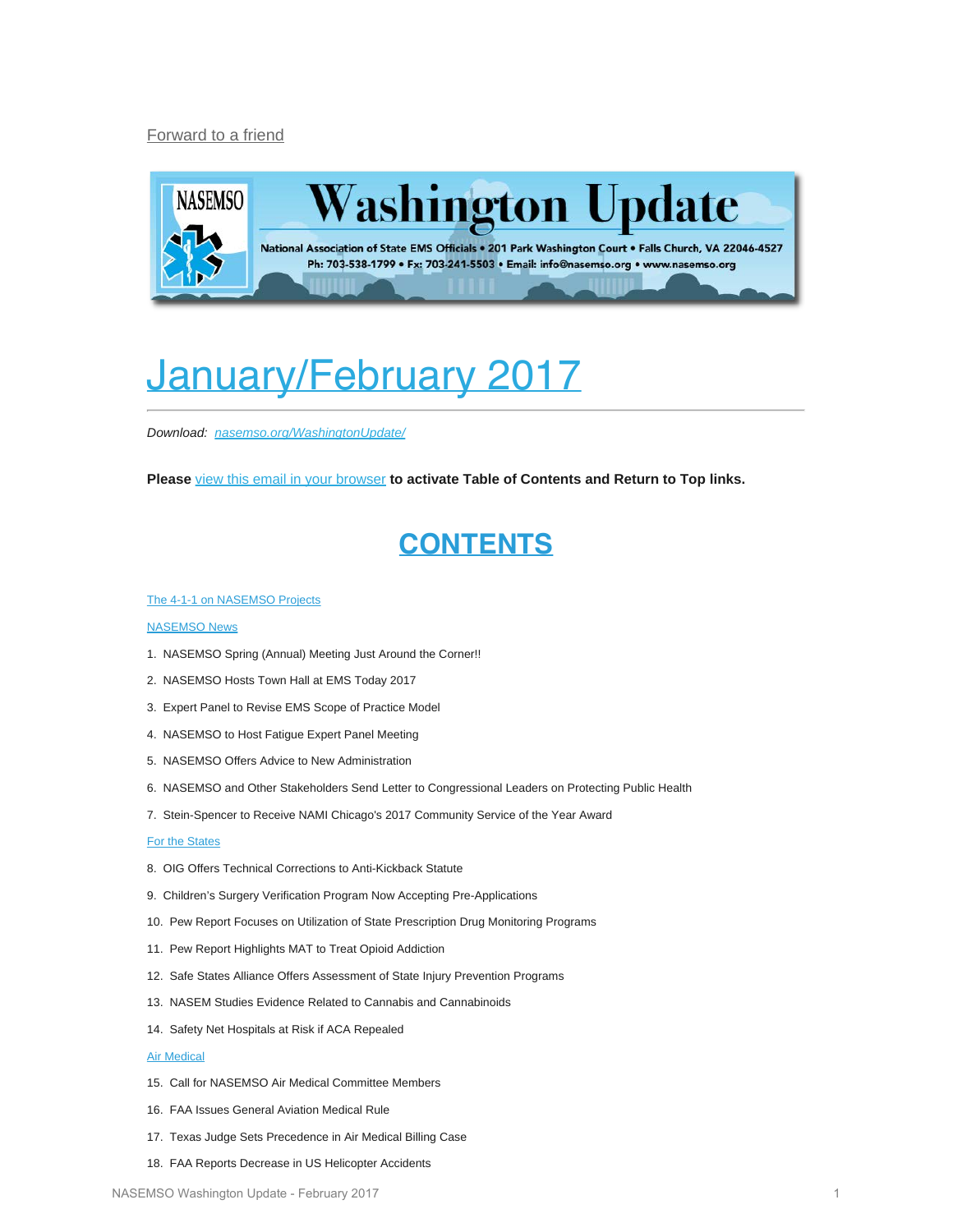#### **[Communications](#page-10-0)**

19. State of 911 Webinar Series Highlights Interstate Playbook

[Community Paramedicine](#page-11-0)

20. CP Toolkit Now Available

### [Data](#page-11-1)

- 21. NHTSA Whitepaper Highlights Importance of EMS Data
- 22. Using Predictive Analytics to Prevent Hospital Readmissions
- 23. MHS Deploys New EHR Portal

#### [Domestic Preparedness](#page-13-0)

- 24. FEMA National Advisory Council Seeking Applications
- 25. FDA Updates EUA of Medical Products and Related Authorities
- 26. A Special Thanks to our friends at the National Library of Medicine DIMRC:
	- CMS Preparedness Rule
	- Nuclear/Radiological Incident Annex
	- PHEMSC Strategy and Implementation Plan
- 27. YNHHS Offers Crosswalk of CMS Emergency Preparedness Rule
- 28. ASPR-TRACIE Highlights HCP Capabilities
- 29. Real ID Countdown Begins
- 30. CDC Updates Quarantine Regulations
- 31. NASEM Explores Community Violence as a Public Health Issue

#### [Domestic Preparedness \(continued\)](#page-13-0)

- 32. FBI Staff Shares Informative Resource on Fentanyl Safety for First Responders
- 33. NASEM Workshop Explores Use of Healthcare PPE
- 34. HHS Launches New Human Trafficking TAC
- 35. TFAH Releases Annual Public Health Readiness Report
- 36. IAB Guidance Available on Bioterrorism Response
- 37. New Guidance Available on Handling Infectious Waste
- 38. FEMA Seeks Comment on Disaster Assistance for States

### **[Highway Safety](#page-18-0)**

- 39. NIOSH Database Highlights Anthropometric Data for EMS
- 40. New Transportation Toolkit Available for the Public
- 41. Beyond Traffic: DOT's 30-Year Framework
- 42. ITE Talks Transportation Podcast Series

### **[Medical Direction](#page-20-0)**

- 43. Revised Sepsis Guidelines Now Available
- 44. BMJ Evaluates Use of Prehospital TXA
- 45. Lifepak 15 Subject of New Class 1 Recall

#### **[Pediatric Emergency Care](#page-21-0)**

- 46. Pediatric Handoffs Highlighted in AAP Policy Statement
- 47. UWM Partnership Results in New Pediatric App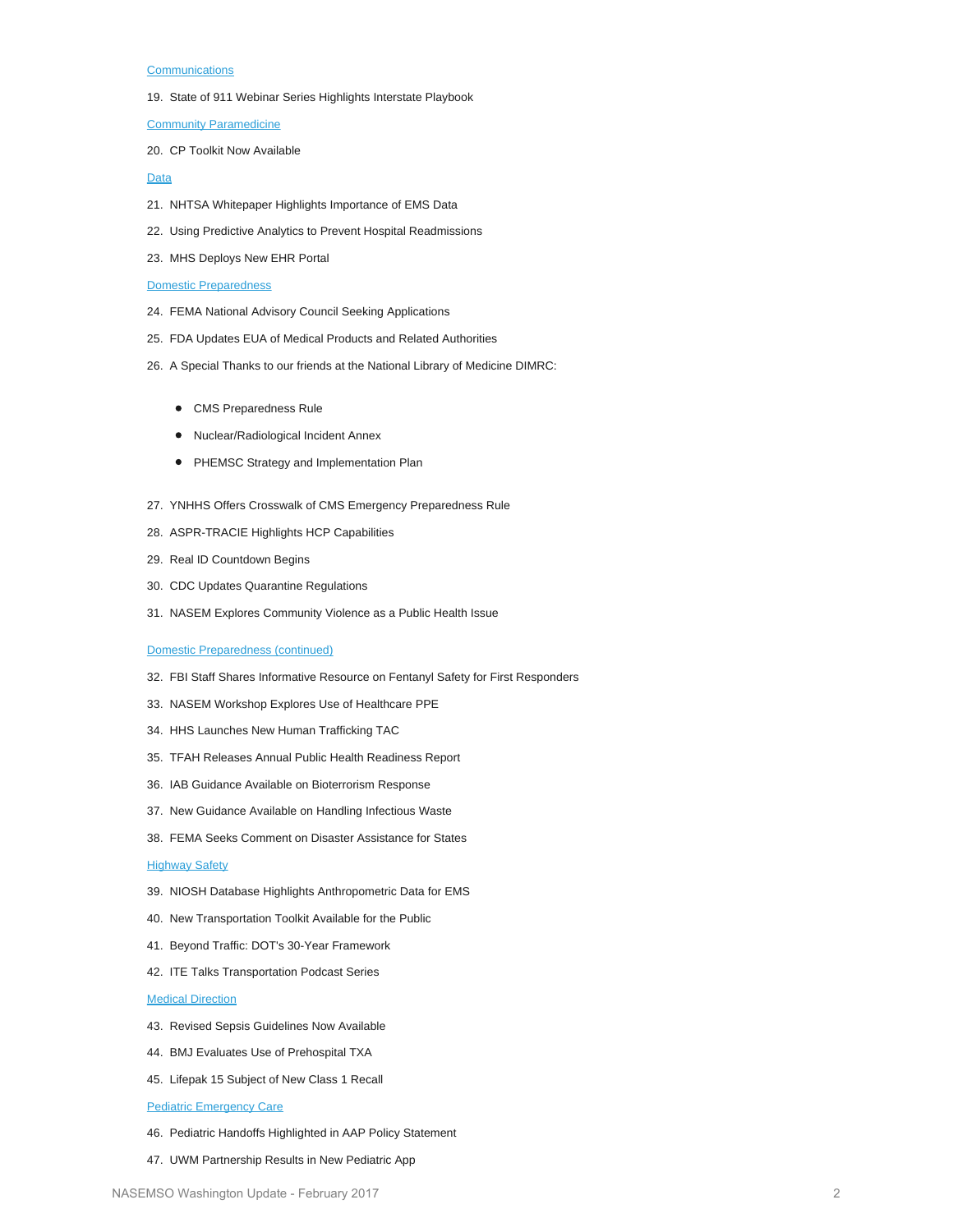- 48. FDA Warns of Belladonna in Homeopathic Teething Products
- 49. Zika Grand Rounds Facilitation Guide Available
- 50. Substance Abuse Screening in Teens
- 51. New ASTHO Policy Guide Seeks to Support Children
- 52. FDA Issues Class 1 Recall for Syringe Pump

### **[Trauma](#page-23-0)**

- 53. Trauma Partners Seek to Create Action Plan
- 54. CDC Highlights State-Level Costs of Fatal Injuries
- 55. CDC Highlights TBI and SCI Among HS and Collegiate Football Players

#### [Federal Partners](#page-25-0)

- 56. NIOSH and NHTSA Partner to Evaluate Occupational Injuries in EMS
- 57. CMS Ambulance Open Door Forum Now Available as Podcast
- 58. FDA Issues Warning on Chlorhexidine Gluconate

#### **[Industry News](#page-26-0)**

- 59. Gallup: Nurses Rated Highest Among Professions for 15th Straight Year
- 60. Use of Incompatible Cleaning Products Can Damage Equipment
- 61. Public Safety Cyclists Offer Emergency Response Advantage
- 62. 2017 Call for Speakers NJEMS and PA Conference
- 63. NAEMT Publishes National Survey on EMS ePCR Usability

#### **[Upcoming Events](#page-28-0)**

[Contact NASEMSO](#page-30-0)

## <span id="page-2-0"></span>**The 4-1-1, Your Update on NASEMSO Projects and Activities**

- [Fatigue in EMS](http://www.emsfatigue.org/) The Expert Panel is scheduled to meet February 28- March 2, 2017 to review the evidence and begin to formulate recommendations. See [www.emsfatigue.org](http://www.emsfatigue.org/) for more info.
- **[EMS Compass](http://www.emscompass.org/) several candidate measures have been released for public** testing to assure their reliability and validity with the newly implemented NEMSIS version 3 standard data. The measures are available in PDF format from this [v10.3 PDF LINK](http://www.emscompass.org/wp-content/uploads/2016/11/10252016_Website_EMS_Compass_Measure_v10.3.pdf) or as a spreadsheet from this: [v10.3 XLSX LINK.](http://www.emscompass.org/wp-content/uploads/2016/11/10252016_Website_EMS_Compass_Measure_v10.3-protected.xlsx) Current efforts are focused on coordinating sustainability through a proposed alliance of national EMS organizations.
- [National EMS Scope of Practice Model Revision 2018](http://www.emscopeofpractice.org/) A systematic review of literature is currently underway to determine potential gaps within the current Scope of Practice Model. The Subject Matter Expert Panel has been selected to start the process. A website for project updates and comment portal has been established at [www.emsscopeofpractice.org](http://www.emsscopeofpractice.org/).
- [National Model EMS Clinical Guidelines](https://www.nasemso.org/Projects/ModelEMSClinicalGuidelines/index.asp)  Fifteen potential new clinical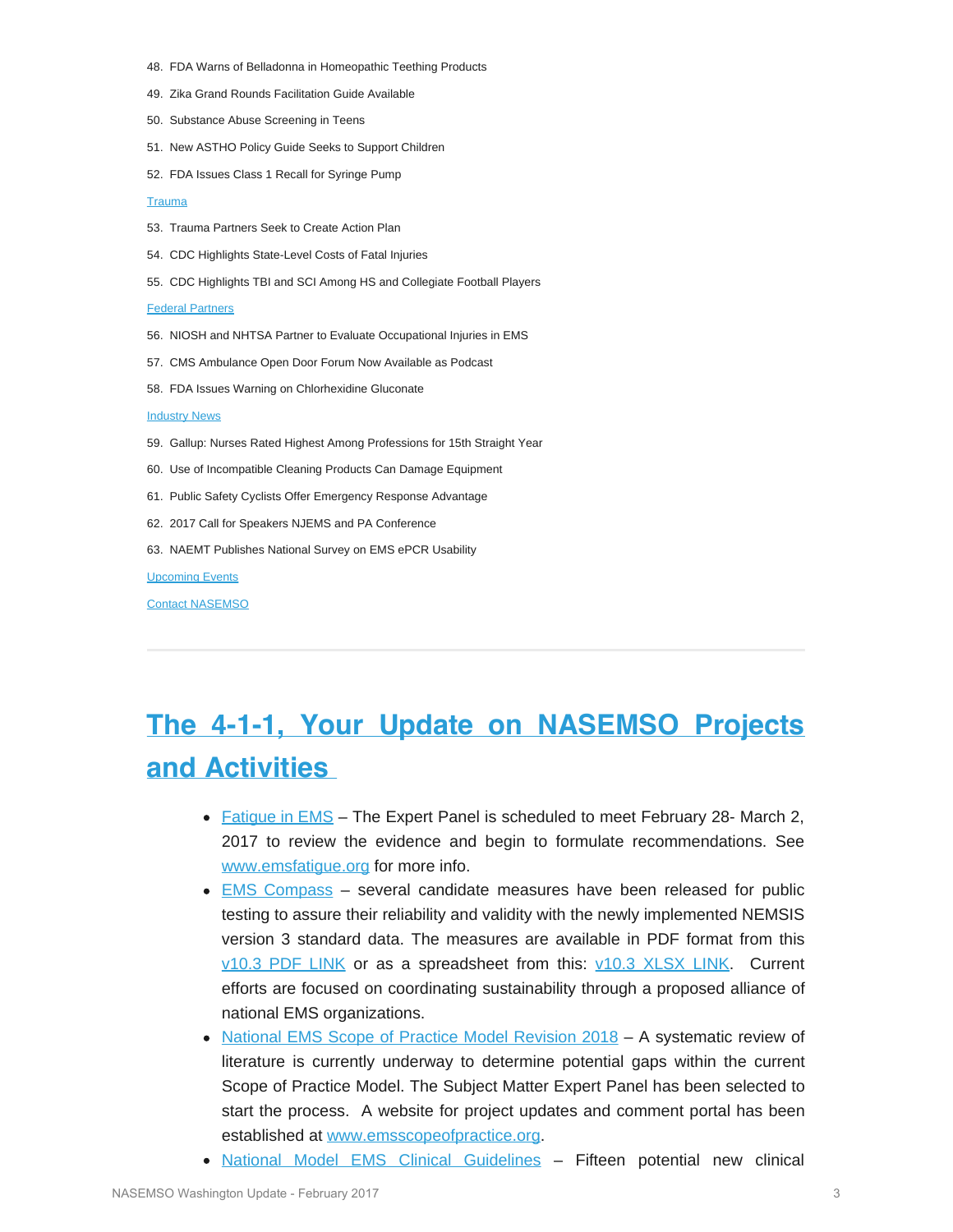guidelines are being considered by the work team. The "Resuscitation" chapter is being revised to reflect current ECC guidelines.

• [REPLICA](http://www.emsreplica.org/) – REPLICA Advocate [Sue Prentiss](mailto:prentiss@emsreplica.org) is available to work with states that are supportive of or filing compact legislation to provide resources and informational needs. Only 2 more states are needed to enact legislation that would enable implementation of the EMS licensure compact. The NASEMSO Board of Directors has established an interim committee to help build the foundation of the REPLICA Commission.

Return to top  $\wedge$ 

## <span id="page-3-0"></span>**NASEMSO NEWS**

## **1. NASEMSO Spring (Annual) Meeting Just Around the Corner!**

The final step for moving the NASEMSO Annual Meeting to the Spring is right around the corner as NASEMSO members and partners plan to convene March 5-9, 2017 in New Orleans, LA. The NASEMSO Spring Meeting website has recently been updated with a revised program (some exciting changes), a link to the featured speakers page, the optional outing sign-up and more. Please see [https://www.nasemso.org/Meetings/Spring/index.asp.](https://www.nasemso.org/Meetings/Spring/index.asp) Be sure to bring your state souvenir for the ever-entertaining **State Souvenir Exchange**, to be held Tuesday evening as part of the Hexagon Event!

## **2. NASEMSO Hosts Town Hall at EMS Today 2017**

Attendees at EMS Today 2017 in Salt Lake City engaged with NASEMSO leadership in a conference pre-session entitled "High Performing EMS: National Initiatives to Enhance the Profession."

Whether you are an EMS agency administrator or front line practitioner, this "Town Hall" session presented by the National Association of State EMS Officials (NASEMSO):

- Provided the most up-to-date information on the evidence-based process used to develop new national Fatigue Risk Management Guidelines for EMS
- Engaged participants in a discussion on proposed EMS performance measures
- Described the need and rationale for providing the legal ability for appropriately credentialed individuals to practice across state lines via an EMS licensure compact among states
- Previewed proposed new EMS clinical guidelines with a focus on updates in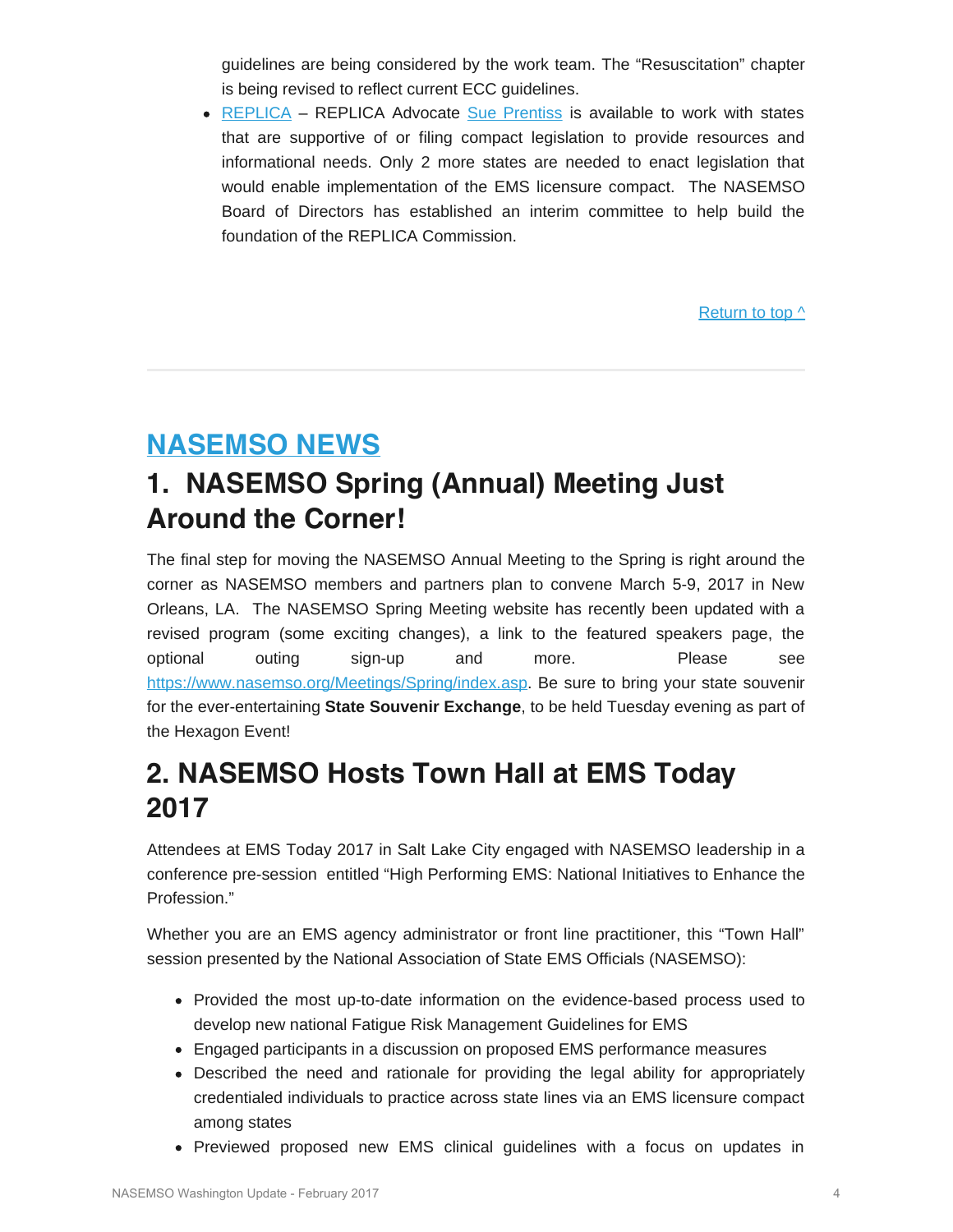prehospital resuscitation

- Described the depth and breadth of ground ambulance vehicle standards and how they impact EMS provider safety
- Outlined how emergency medical response and intervention has changed in a medically sophisticated world

The session uniquely developed for EMS Today was open to all registered EMS Today attendees. In case you missed it, powerpoint presentations will become available on NASEMSO's website in the near future.

## **3. Expert Panel to Revise EMS Scope of Practice Model**

Health professional practice acts are statutory laws that establish licensing or regulatory agencies or boards to generate rules that regulate medical practice. State licensing statutes establish the minimum level of education and experience required to practice, define the functions of the profession and limit the performance of these functions to licensed persons. In response to a Request for Proposal by the National Highway Traffic Safety Administration's Office of EMS, NASEMSO has been awarded a contract to revise the National EMS Scope of Practice Model (SoPM).

The SoPM promotes consistency among the states and serves as a national foundation for EMS practice. Newer scientific evidence is currently available that demonstrates improved patient outcomes with implementation of new skills and interventions that exceed the current SoPM. Some states are prohibited from implementing new interventions (e.g. therapeutic hypothermia in cardiac arrest, naloxone administration, hemorrhage control, etc.) until these new skills are added to the SoPM and/or otherwise adopted through an Evidence-Based Guideline or consensus-based process.

NASEMSO announces the launch of a national revision to the SoPM through a Subject Matter Expert Panel (SMEP) to include a combination of licensed physicians with current experience in EMS medical direction, agency administrators, and EMS practitioners that will be charged with using a combination of clinical evidence, clinical expertise, and research to achieve a consensus on recommended changes to the existing Scope Model. An application process was used to recruit practitioner members from national associations, EMS agency leadership, and practicing EMS professionals. Over 100 applications were received for the 20-member panel during the 6-week recruitment period. Read more: [www.emsscopeofpractice.org](http://www.emsscopeofpractice.org/)

## **4. NASEMSO to Host Fatigue Expert Panel Meeting**

On Feb. 28-Mar. 2, 2017, the National Highway Traffic Safety Administration (NHTSA) and NASEMSO will host a meeting at NASEMSO Headquarters in Falls Church, Virginia. This meeting represents the final gathering of the full expert panel in regards to the project "Developing Fatigue Risk Management Guidelines for Emergency Medical Services." The goal of meeting is to review the findings of the systematic review of literature and develop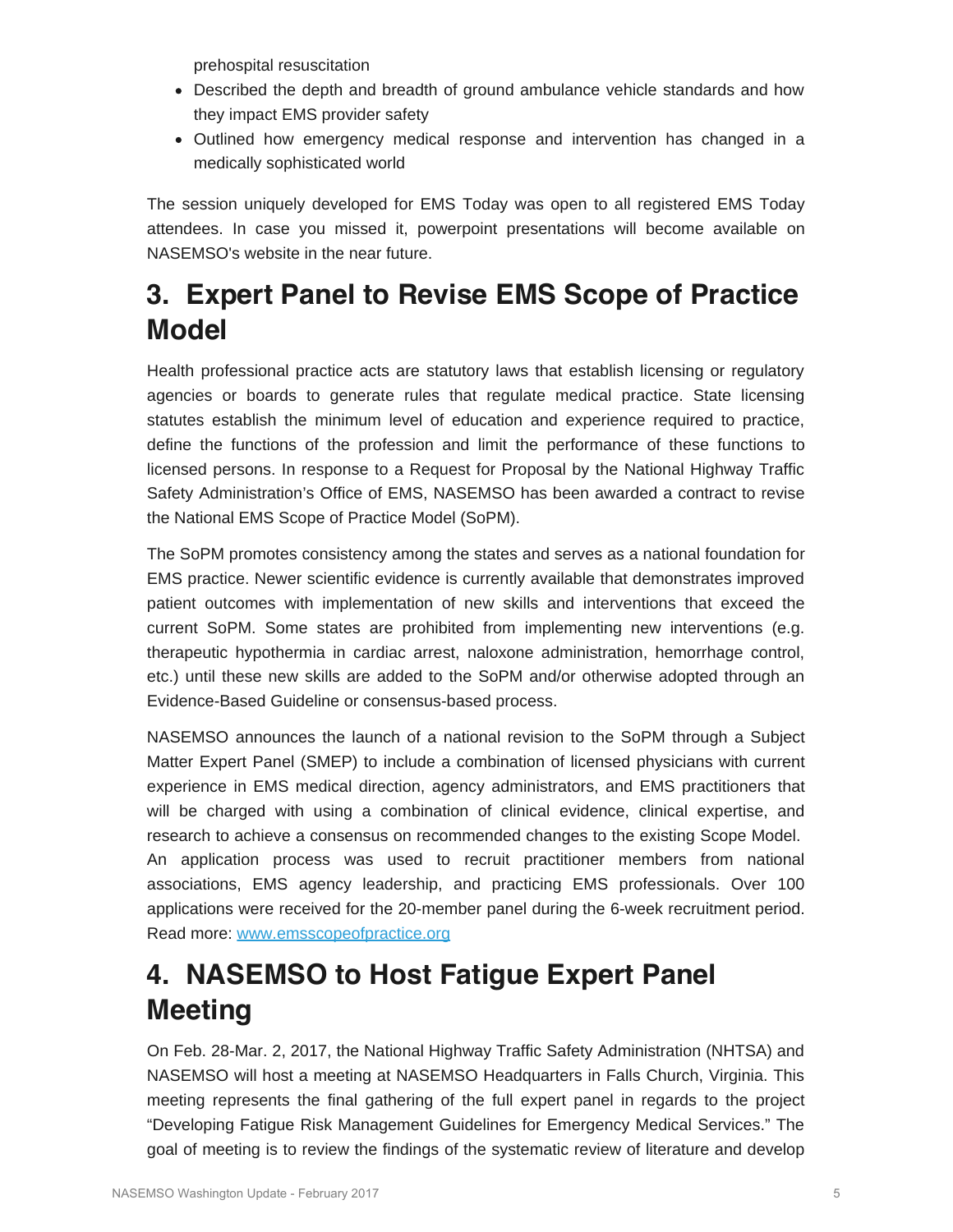recommendations. More information on the project is available at [www.emsfatigue.org.](http://nasemso.org/Projects/Fatigue-in-EMS/index.asp) Time will be set aside in the meeting to accept comments from registered attendees. **Note**: Space is extremely limited for in-person participation. The meeting agenda and remote participation information will be sent to registered participants via email as soon as it becomes available. [Register now to attend in-person or remotely](https://www.surveymonkey.com/r/Fatigue_Expert_Panel_2017).

## **5. NASEMSO Offers Advice to New Administration**

NASEMSO has submitted policy priorities to the Trump Administration in support of increased funding and information sharing specific to emergency medical services. In its statement to the President NASEMSO offers, "there should be a critical focus on federal initiatives in preparedness and response activities of prehospital care and the role of public, private, career and volunteer EMS providers." Read more:

<https://www.nasemso.org/Advocacy/PositionsResolutions/IssueBriefs.asp>

## **6. NASEMSO and Other Stakeholders Send Letter to Congressional Leaders on Protecting Public Health**

NASEMSO and eight other stakeholder groups recently sent a letter to U.S. Senate and House leaders asking them for help in protecting public health. As nonpartisan, consensusdriven national organizations representing state and territorial governmental public health leaders, the organizations requested continued support for vital public health programs currently funded through the Affordable Care Act's (ACA) Prevention and Public Health Fund. State and territorial health leaders are concerned that long-standing public health programs now receiving resources through the Fund authorized by the ACA may be rescinded in repeal-and-replace efforts if alternate ways to invest in prevention and support the lifesaving work of state and territorial health agencies are not quickly identified. The letter asks for a delay of any efforts to rescind Prevention and Public Health Fund dollars to ensure that state and local public health is not crippled in the middle of fiscal year 2017. Asking leaders to sustain current investments in public health, the stakeholders pointed out that now more than ever the United States needs a strong public health infrastructure that flexibly meets the needs of states and is adequately resourced to work with the health care delivery system to promote health, prevent illness, and treat disease.

## **7. Stein-Spencer to Receive NAMI Chicago's 2017 Community Service of the Year Award**

The National Alliance on Mental Illness of Chicago (NAMI Chicago) will present its 2017 Community Service of the Year Award to Leslee Stein-Spencer, Director, Medical Administration and Regulatory Compliance Division, Chicago Fire Department (CFD), and National Association of State EMS Officials (NASEMSO) Program Advisor. The award will be presented at Light the Darkness, NAMI Chicago's annual awards dinner, on Mar. 30, 2017, "in gratitude for Leslee's incredible contributions to improving Chicago's mental health crisis response system." Leslee convened and collaborated with all of Chicago's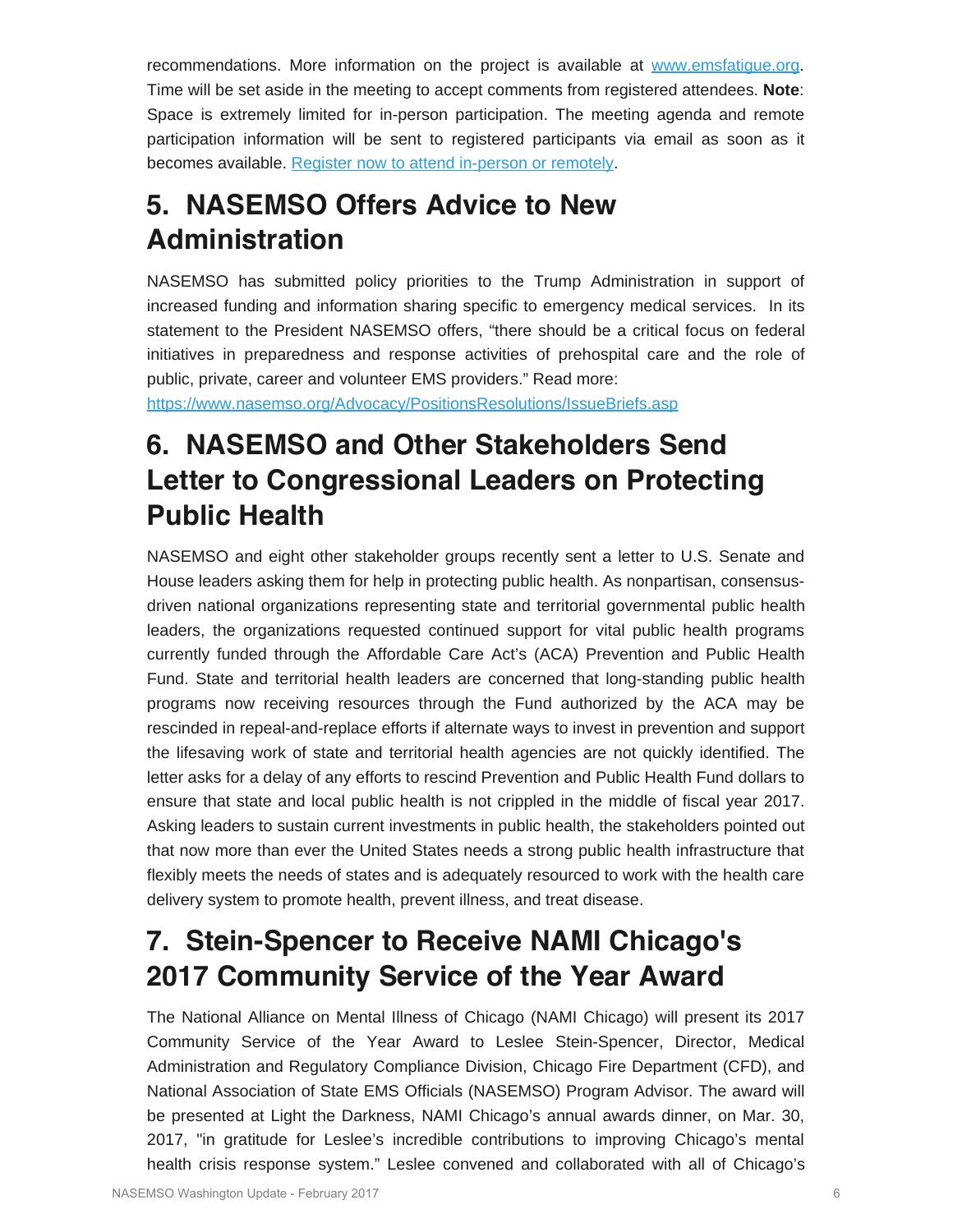emergency response agencies to develop an improved plan for mental health response. In 2017, thanks to her efforts, Chicago will have the first-ever mental health awareness interdisciplinary training for all emergency service responders, including the CFD, Chicago Police Department, Chicago Office of Emergency Management and Communications, Mayor's Office, medical-based staff, and NAMI Chicago. NASEMSO congratulates Leslee for her achievement!

Return to top  $\wedge$ 

## <span id="page-6-0"></span>FOR THE STATES

## **8. OIG Offers Technical Corrections to Anti-Kickback Statute**

In a final rule recently published, the Office of the Inspector General (OIG) amends the safe harbors to the anti-kickback statute by adding new safe harbors that protect certain payment practices and business arrangements from sanctions under the anti-kickback statute. The OIG also amends the civil monetary penalty (CMP) rules by codifying revisions to the definition of ''remuneration,'' added by the Balanced Budget Act (BBA) of 1997 and the Patient Protection and Affordable Care Act, Public Law 111– 148, 124 Stat. 119 (2010), as amended by the Health Care and Education Reconciliation Act of 2010 (ACA). This rule updates the existing safe harbor regulations and enhances flexibility for providers and others to engage in health care business arrangements to improve efficiency and access to quality care while protecting programs and patients from fraud and abuse and includes waivers of cost-sharing for emergency ambulance services furnished by State- or municipality-owned ambulance services. Read more:

<https://www.gpo.gov/fdsys/pkg/FR-2016-12-07/pdf/2016-28297.pdf>

## **9. Children's Surgery Verification Program Now Accepting Pre-Applications**

The American College of Surgeons Children's Surgery Verification (CSV) Program has announced that pre-application is now available and open online. All interested sites are welcome to complete the pre-application, but note that to be approved for site verification centers must meet all of the program standards and intend to actively pursue verification for the level sought before submitting a pre-application. Pre-review questionnaires are posted for each level of certification. The American College of Surgeons, in collaboration with the Task Force for Children's Surgical Care, developed the CSV standards to improve surgical care for pediatric surgical patients. These standards are the nation's first and only multispecialty benchmarks for verifying an institution's ability to provide appropriate levels of children's surgical care. The program evaluates three levels of care, aligned to the standards and expected scope of practice at the pediatric hospital. The CSV Program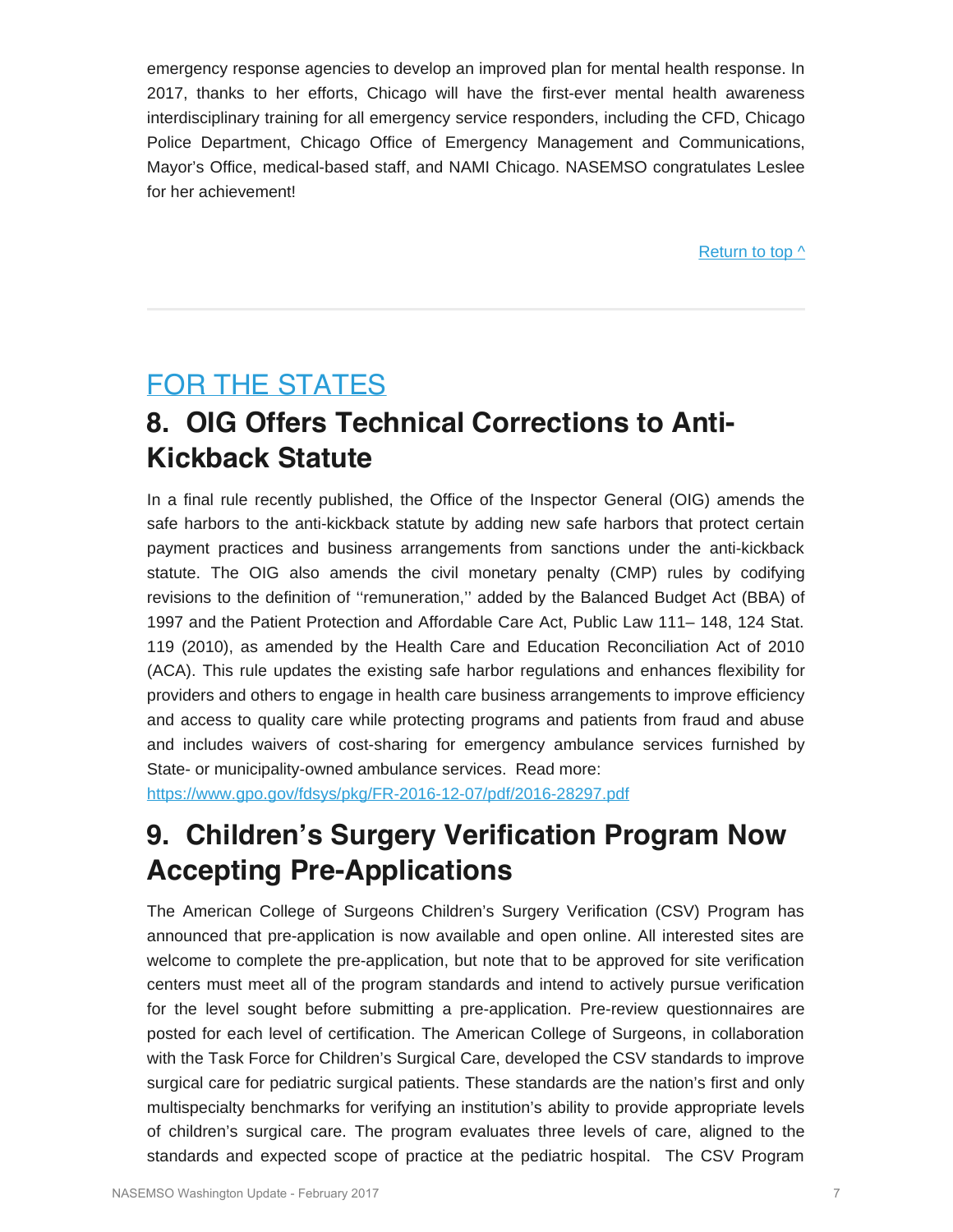verifies that participating centers have met these standards. Visit the [Children's Surgery](https://www.facs.org/quality-programs/childrens-surgery) [Verification Program](https://www.facs.org/quality-programs/childrens-surgery) website for more information, or contact the program team at [childrenssurgery@facs.org](mailto:childrenssurgery@facs.org) with any questions.

## **10. Pew Report Focuses on Utilization of State Prescription Drug Monitoring Programs**

Prescription drug monitoring programs (PDMPs) are state-based electronic databases that contain information on controlled substance prescriptions dispensed by pharmacies and prescribers. These programs can help reduce the misuse and "diversion"—the redirection of drugs from legal, medically authorized uses to illegal uses—of controlled substances, including prescription opioids. PDMPs allow prescribers and pharmacists, as well as other individuals and entities (such as researchers, health insurers, and medical licensing boards) that are authorized to access the data, to monitor controlled substance use by patients, the prescribing practices of medical practitioners, and population-level drug use trends. A new report from the Institute for Behavioral Health, Heller School for Social Policy and Management at Brandeis University in collaboration with The Pew Charitable Trusts, describes eight evidence-based practices aimed at increasing prescriber utilization of PDMPs. Read more:

[http://www.pewtrusts.org/~/media/assets/2016/12/prescription\\_drug\\_monitoring\\_programs.](http://www.pewtrusts.org/~/media/assets/2016/12/prescription_drug_monitoring_programs.pdf) [pdf](http://www.pewtrusts.org/~/media/assets/2016/12/prescription_drug_monitoring_programs.pdf)

## **11. Pew Report Highlights MAT to Treat Opioid Addiction**

Opioid use disorder is a complex brain disease, but it is often still viewed as a moral failing. This stigma can keep people from accessing care for their disease, including medication-assisted treatment (MAT), which combines Food and Drug Administrationapproved medications with behavioral therapies. Watch how MAT can help people manage their disease, a critical step in reducing the risk of overdose and improving health in a new video from the Pew Charitable Trusts:

[http://www.pewtrusts.org/en/multimedia/video/2017/medication-assisted-treatment-the](http://www.pewtrusts.org/en/multimedia/video/2017/medication-assisted-treatment-the-best-therapy-for-opioid-use-disorder)[best-therapy-for-opioid-use-disorder](http://www.pewtrusts.org/en/multimedia/video/2017/medication-assisted-treatment-the-best-therapy-for-opioid-use-disorder)

## **12. Safe States Alliance Offers Assessment of State Injury Prevention Programs**

The Safe States Alliance is proud to present the State of the States: 2015 Report, the only national assessment of capacity among state public health injury and violence prevention (IVP) programs in the United States. Now in its sixth iteration, State of the States provides the most up-to-date and comprehensive information about the structure, organization, people, resources, and work of state IVP programs. This report provides:

- comprehensive national data on the status of state IVP programs;
- longitudinal views of changes that have occurred in state IVP programs over time; and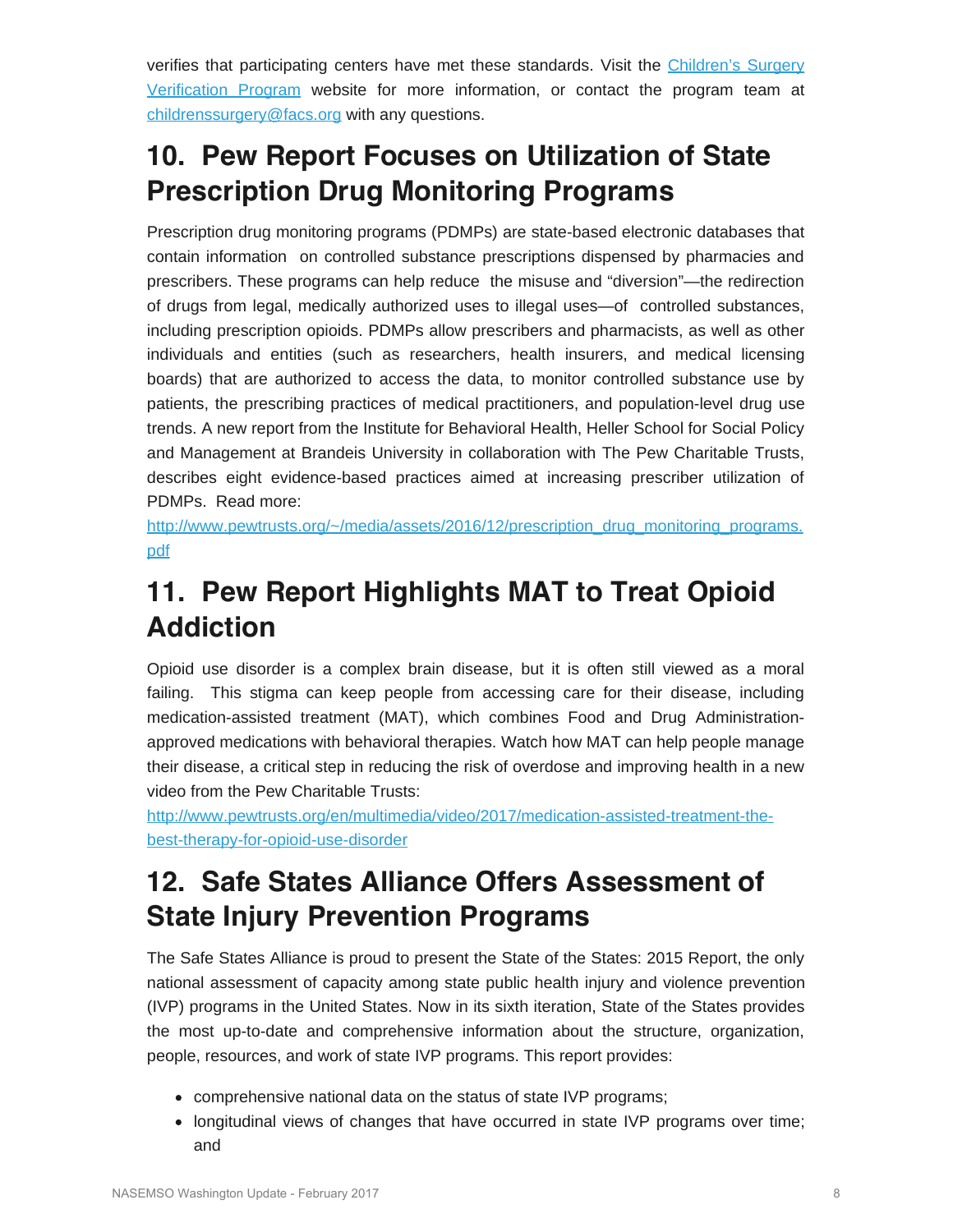Read more:<http://www.safestates.org/?page=SOTS>

## **13. NASEM Studies Evidence Related to Cannabis and Cannabinoids**

Significant changes have taken place in the policy landscape surrounding cannabis legalization, production, and use. During the past 20 years, 25 states and the District of Columbia have legalized cannabis and/or cannabidiol (a component of cannabis) for medical conditions or retail sales at the state level and 4 states have legalized both the medical and recreational use of cannabis. These landmark changes in policy have impacted cannabis use patterns and perceived levels of risk. However, despite this changing landscape, evidence regarding the short- and long-term health effects of cannabis use remains elusive.

While a myriad of studies have examined cannabis use in all its various forms, often these research conclusions are not appropriately synthesized, translated for, or communicated to policy makers, health care providers, state health officials, or other stakeholders who have been charged with influencing and enacting policies, procedures, and laws related to cannabis use. Unlike other controlled substances such as alcohol or tobacco, no accepted standards for safe use or appropriate dose are available to help guide individuals as they make choices regarding the issues of if, when, where, and how to use cannabis safely and, in regard to therapeutic uses, effectively. Shifting public sentiment, conflicting and impeded scientific research, and legislative battles have fueled the debate about what, if any, harms or benefits can be attributed to the use of cannabis or its derivatives, and this lack of aggregated knowledge has broad public health implications.

The Health Effects of Cannabis and Cannabinoids provides a comprehensive review of scientific evidence related to the health effects and potential therapeutic benefits of cannabis. This report provides a research agenda—outlining gaps in current knowledge and opportunities for providing additional insight into these issues—that summarizes and prioritizes pressing research needs. Read more:

[https://www.nap.edu/catalog/24625/the-health-effects-of-cannabis-and-cannabinoids-the](https://www.nap.edu/catalog/24625/the-health-effects-of-cannabis-and-cannabinoids-the-current-state)[current-state](https://www.nap.edu/catalog/24625/the-health-effects-of-cannabis-and-cannabinoids-the-current-state)

## **14. Safety Net Hospitals at Risk if ACA Repealed**

Hospitals that primarily serve low-income patients could collectively lose \$40 billion in funding over the next decade if the Affordable Care Act is repealed and not replaced by something comparable, according to a new analysis by America's Essential Hospitals. That amount represents lost coverage and cuts to Medicaid and Medicare disproportionate share hospital (DSH) funding from 2018 through 2026. The ACA called for those cuts because hospitals would have theoretically needed that funding less as more people gained coverage on the marketplaces and through Medicaid expansion. Assuming Congress uses a repeal bill first introduced in 2015 that canceled cuts to Medicaid DSH payments, safety net hospitals would still experience a \$16.8 billion loss over the same period. Read more: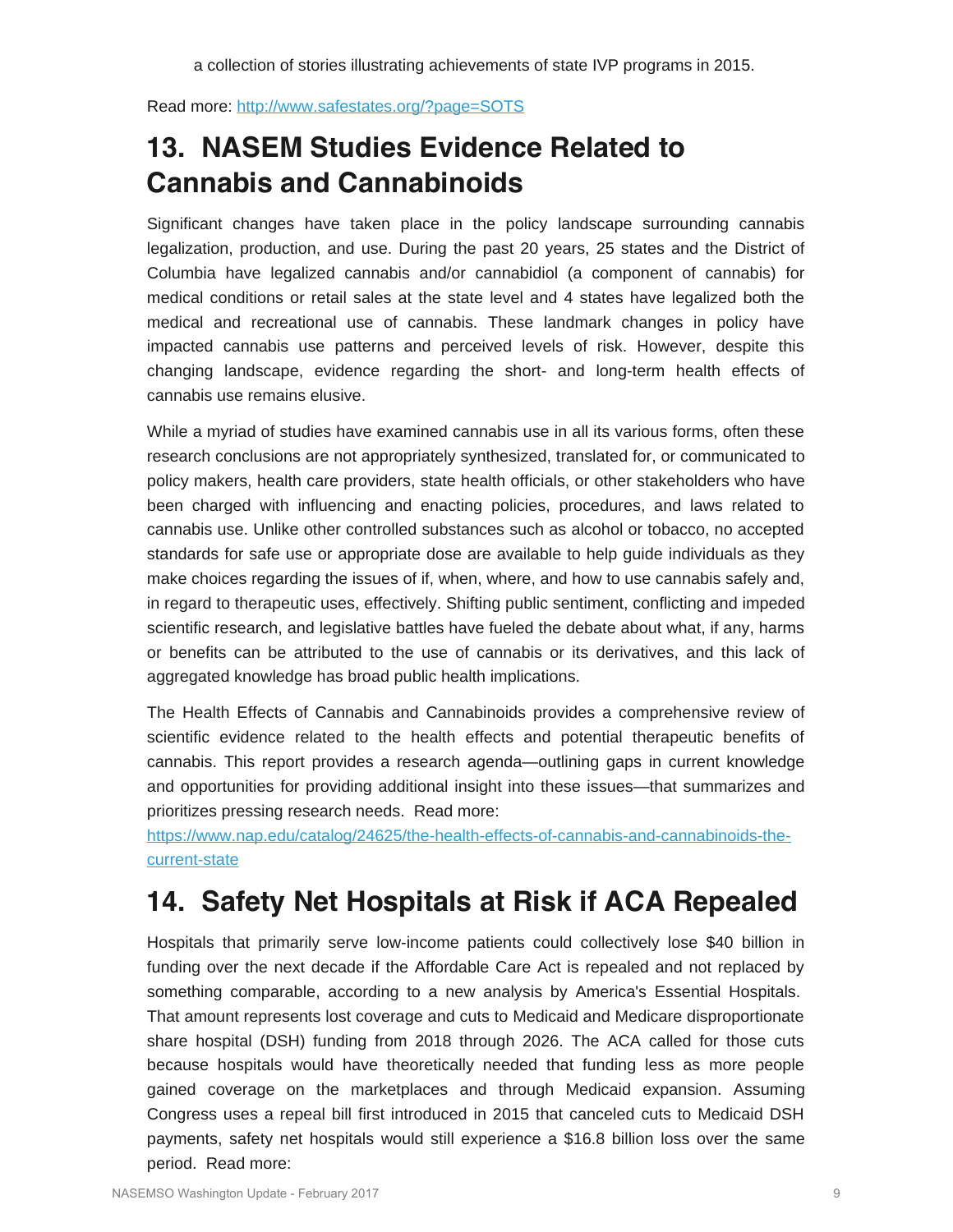[Return to top ^](#page-0-1)

## <span id="page-9-0"></span>AIR MEDICAL

## **15. Call for NASEMSO Air Medical Committee Members**

In September 2016, NASEMSO announced the release of "State Model Rules for the Regulation of Air Medical Services" to assist states with regulatory language intended to avoid conflict with the Airlines Deregulation Act (ADA) and the possibility of Federal preemption. The model rules are intended to be applied in a manner that would confine their scope to matters solely related to medical care, and not construed in a way that could constitute regulation of aviation safety or economic matters. They can be downloaded at <https://www.nasemso.org/Projects/AirMedical>/. We are now accepting applications for NASEMSO's Air Medical Committee at [https://www.surveymonkey.com/r/NASEMSO\\_Air\\_Med\\_Committee.](https://www.surveymonkey.com/r/NASEMSO_Air_Med_Committee) Monthly\_meetings\_will\_ resume shortly, so make sure to register for the committee to receive meeting notices and participate in the discussions. The goal is to develop a work plan and resources (such as a companion guide) to assist states in the interpretation and implementation of the Air Medical Model Rules.

## **16. FAA Issues General Aviation Medical Rule**

The Federal Aviation Administration (FAA) recently issued a final rule that allows general aviation pilots to fly without holding an FAA medical certificate as long as they meet certain requirements. Until now, the FAA has required private, recreational, and student pilots, as well as flight instructors, to meet the requirements of and hold a third class medical certificate. They are required to complete an online application and undergo a physical examination with an FAA-designated Aviation Medical Examiner. A medical certificate is valid for five years for pilots under age 40 and two years for pilots age 40 and over. Beginning on May 1, pilots may take advantage of the regulatory relief in the BasicMed rule or opt to continue to use their FAA medical certificate. Under [BasicMed](http://links.govdelivery.com/track?type=click&enid=ZWFzPTEmbXNpZD0mYXVpZD0mbWFpbGluZ2lkPTIwMTcwMTEwLjY4NTUyNjgxJm1lc3NhZ2VpZD1NREItUFJELUJVTC0yMDE3MDExMC42ODU1MjY4MSZkYXRhYmFzZWlkPTEwMDEmc2VyaWFsPTE2OTg5MjE2JmVtYWlsaWQ9cm9iaW5zb25AbmFzZW1zby5vcmcmdXNlcmlkPXJvYmluc29uQG5hc2Vtc28ub3JnJnRhcmdldGlkPSZmbD0mbXZpZD0mZXh0cmE9JiYm&&&102&&&https://www.faa.gov/licenses_certificates/airmen_certification/basic_med/), a pilot will be required to complete a medical education course, undergo a medical examination every four years, and comply with aircraft and operating restrictions. For example, pilots using BasicMed cannot operate an aircraft with more than six people onboard and the aircraft must not weigh more than 6,000 pounds. The exemption does not apply to pilots flying for compensation or hire. Read more:

[https://www.faa.gov/news/updates/media/final\\_rule\\_faa\\_2016\\_9157.pdf](https://www.faa.gov/news/updates/media/final_rule_faa_2016_9157.pdf)

## **17. Texas Judge Sets Precedent in Air Medical**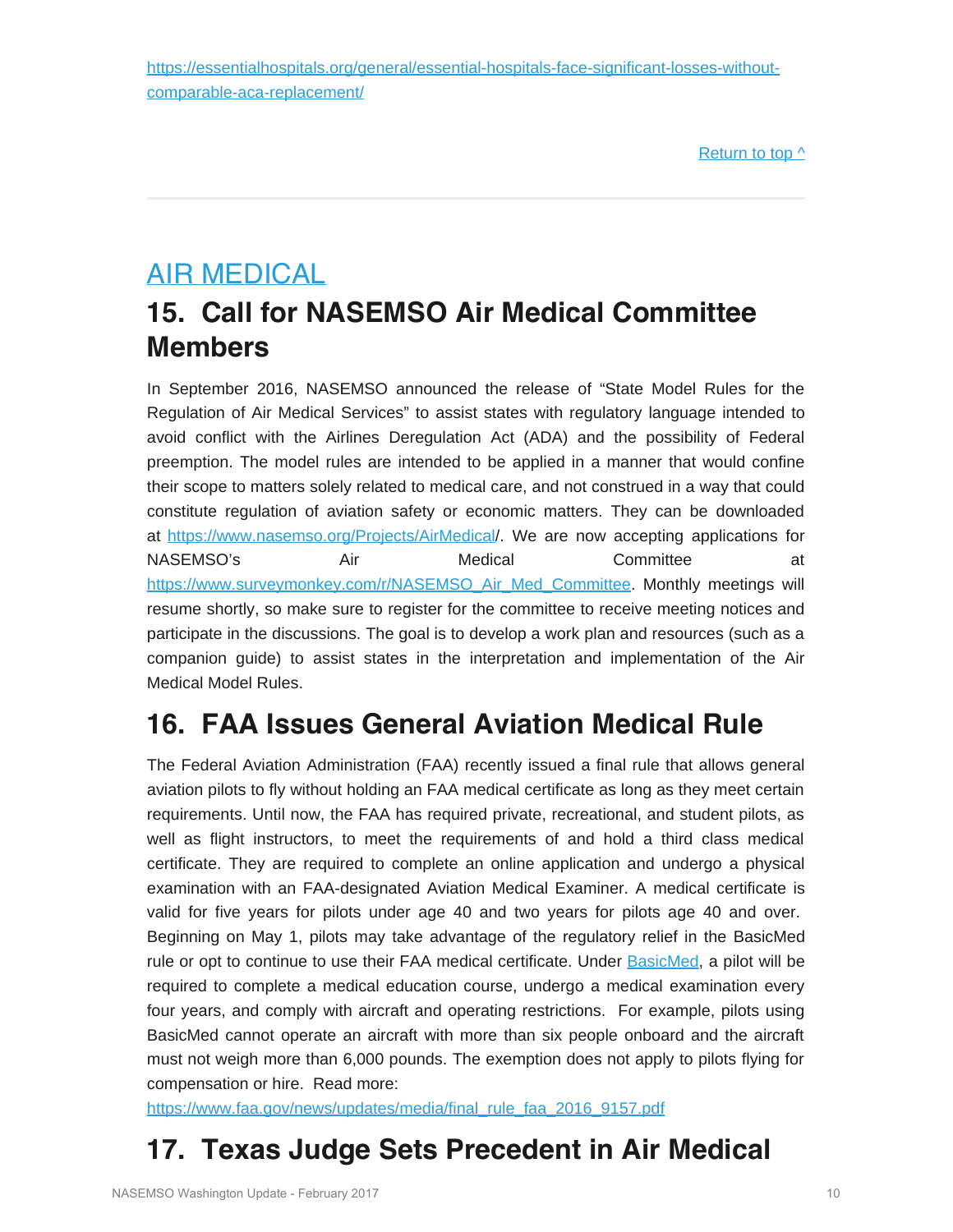## **Billing Case**

A state district court judge in Austin has upheld the State of Texas' right to regulate fees paid to air ambulances for transporting patients covered by workers' compensation insurance. This case is the first in the recent national wave of litigation to hold that the federal Airline Deregulation Act of 1978 does not wipe out state workers' compensation fee caps. The Airline Deregulation Act was intended to free commercial passenger airlines, whose customers can price shop in competitive markets, from rate regulation. 345th District Court Judge Stephen Yelenosky noted that the McCarran-Ferguson Act, passed by Congress in 1945 to protect state rights to regulate the insurance industry, preempts the Airline Deregulation Act as it applies to payment in the workers' compensation system. Read more: <http://nasemso.org/Projects/AirMedical/>

## **18. FAA Reports Decrease in US Helicopter Accidents**

The U.S. helicopter accident rate and the fatal helicopter accident rate have fallen for the third consecutive year, according to Federal Aviation Administration data. The overall accident rate fell to 3.19 accidents per 100,000 flight hours in 2016 compared with 3.67 accidents in 2015. The fatal accident rate fell slightly to 0.51 accidents per 100,000 flight hours in 2016 compared with a 0.52 rate in 2015. However, the rate is down from 0.65 in 2014 and 1.02 in 2013. In raw numbers, there were 106 helicopter accidents in 2016, including 17 fatal accidents. That is a 12 percent decrease compared to the previous year and a 27 percent decrease compared to 2013. While the data is not specific to air ambulances, the report is encouraging that safety measures implemented by the FAA in 2014 are working. Read more: <https://www.faa.gov/news/updates/?newsId=87406>

[Return to top ^](#page-0-1)

## <span id="page-10-0"></span>**COMMUNICATIONS**

## **19. State of 911 Webinar Series Highlights Interstate Playbook**

The Federal Communications Commission's (FCC) Task Force on Optimal PSAP Architecture (TFOPA) brings the FCC's Timothy May and TFOPA Chair Steve Souder together to share a first look at the information developed to help PSAPs plan for and implement NG911 in a webinar held on February 14, 2017. May and Souder spoke about a valuable tool developed by the TFOPA; a checklist to determine a PSAP's level of NG911 deployment and what is needed to reach the next level. They also addressed cybersecurity and governance recommendations included in this report. The discussion included firsthand recounting of the successes and challenges of interconnecting ESInets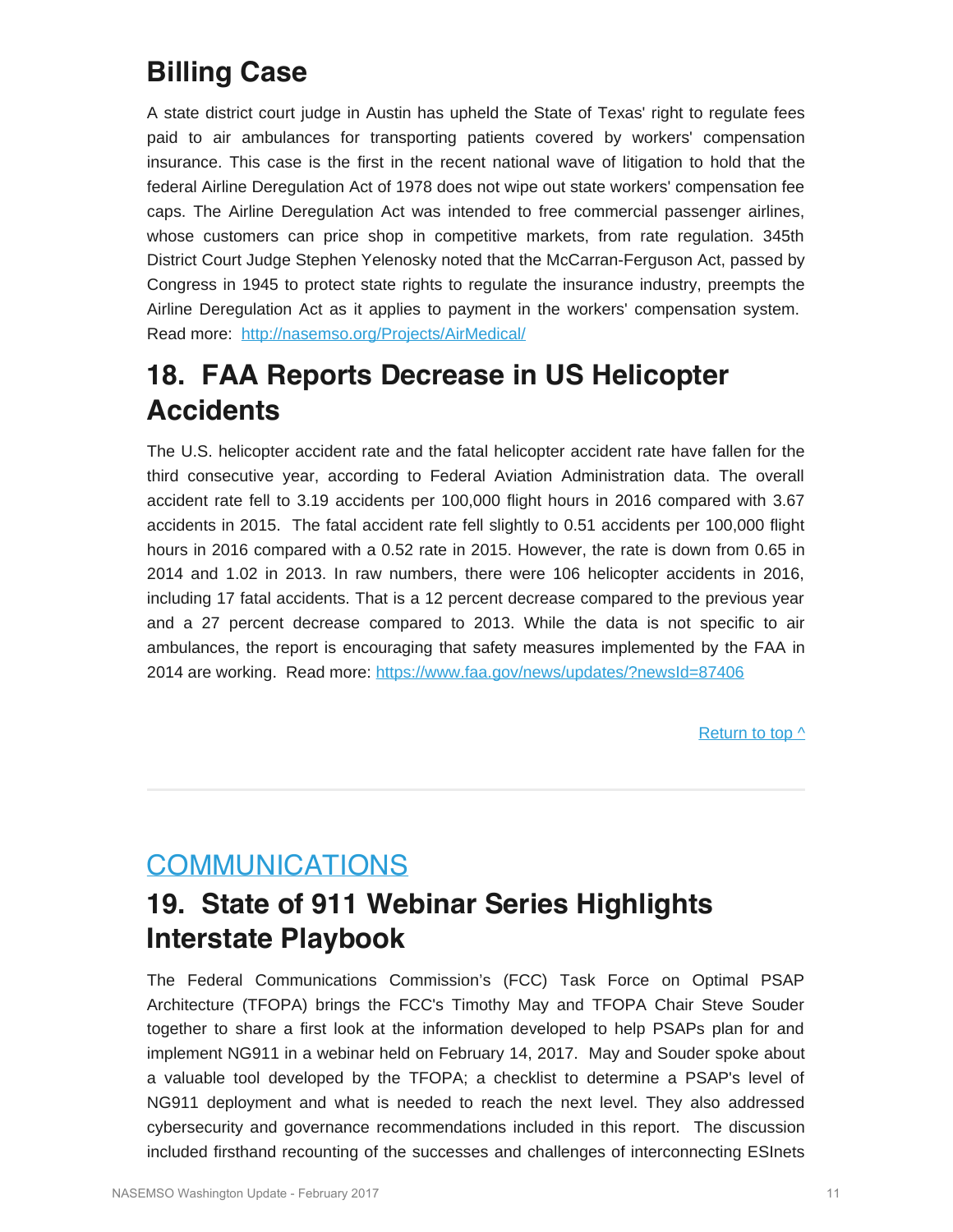across four states as they transition to NG911. The "NG911 Interstate Playbook," written *by* states *for* states and regions addresses how these states and others can prepare for and overcome issues pertaining to operations, technological interconnectivity, policy and more. Read more:

<https://www.911.gov/docs/NG911-Interstate-Playbook-FINAL-111516.pdf>

Return to top  $\wedge$ 

### <span id="page-11-0"></span>COMMUNITY PARAMEDICINE

### **20. CP Toolkit Now Available**

The Minnesota Department of Health has published a Community [Paramedic \(CP\)](http://www.health.state.mn.us/divs/orhpc/workforce/emerging/cp/2016cptoolkit.pdf) Toolkit [\(PDF\)](http://www.health.state.mn.us/divs/orhpc/workforce/emerging/cp/2016cptoolkit.pdf) for prospective employers and partners. The purpose of the toolkit is to assist employers and organizations who are planning to hire Community Paramedics. The CP role leverages the medical and community expertise of paramedics and, through additional training, applies their skills to primary care settings. CPs are able to:

- reduce overall health care costs by helping patients avoid more acute care such as hospital readmissions
- improve health outcomes for specific populations, and
- improve patient experience.

The toolkit and background resources are available on our Toolkit webpage at: <http://www.health.state.mn.us/divs/orhpc/toolkit.html>

Return to top  $\wedge$ 

## <span id="page-11-1"></span>DATA

## **21. NHTSA Whitepaper Highlights Importance of EMS Data**

A new report highlights the importance of taking the EMS profession from one that simply collects data to one that turns those data into meaningful information that drives decisionmaking. Issued by the National Highway Traffic Safety Administration's (NHTSA) Office of EMS, the report, Beyond EMS Data Collection: Envisioning an Information-Driven Future outlines some of the findings from a summit convened by NHTSA earlier this year and attended by more than 30 leaders of national organizations, as well as federal officials and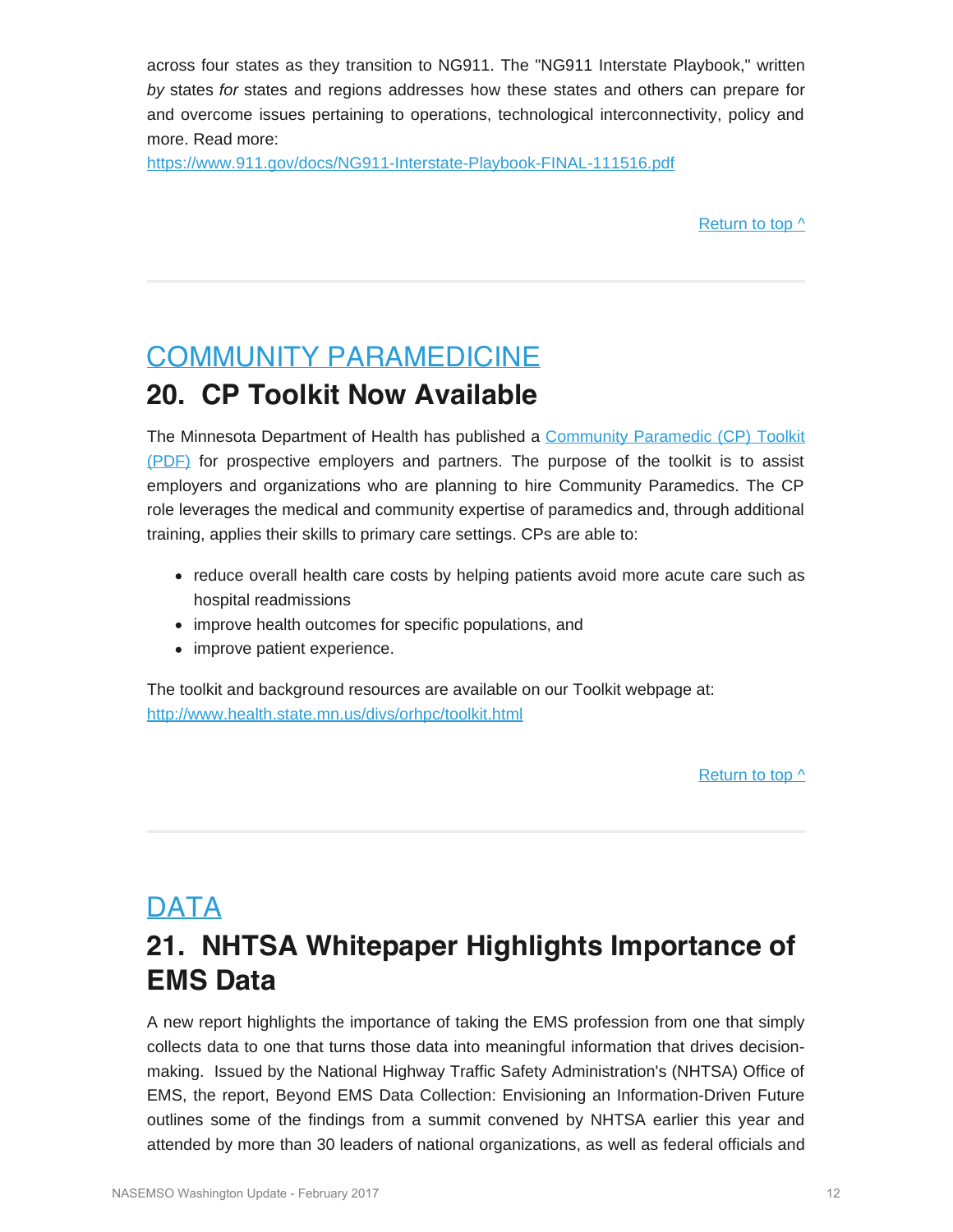industry experts. The final report is not intended to serve as a consensus document, but rather a summary of the findings of the panel through its research and discussions with the EMS community. Read more:

[https://www.ems.gov/pdf/ems-data/Provider-Resources/812361\\_Beyond-EMS-](https://www.ems.gov/pdf/ems-data/Provider-Resources/812361_Beyond-EMS-DataCollections.pdf)[DataCollections.pdf](https://www.ems.gov/pdf/ems-data/Provider-Resources/812361_Beyond-EMS-DataCollections.pdf)

## **22. Using Predictive Analytics to Prevent Hospital Readmissions**

In its publication, *Hospitals and Health Networks*, the American Hospital Association (AHA) is just the latest group featuring the benefits of predictive analytics to benefit patient outcomes. The LACE index scoring tool identifies patients at risk for readmission or death within 30 days of discharge. The LACE index comprises four parameters: length of stay; acuity; comorbidities; and number of emergency department visits. A patient's LACE score (risk for readmission) ranges from 1 to 19; the higher the score, the greater the patient risk for readmission. Some studies have shown that implementing the LACE index can result in a moderate to high reduction of 30-day readmissions. Read "Taking Predictive Analytics to the Next Level" at [http://www.hhnmag.com/articles/8043-taking-predictive-analytics-to-the](http://www.hhnmag.com/articles/8043-taking-predictive-analytics-to-the-next-level)[next-level](http://www.hhnmag.com/articles/8043-taking-predictive-analytics-to-the-next-level) and a companion article "How Predictive Analytics Can Help Prevent Infection" at [http://www.hhnmag.com/articles/7971-hospitals-apply-predictive-analytics-to-prevent](http://www.hhnmag.com/articles/7971-hospitals-apply-predictive-analytics-to-prevent-infection)[infection.](http://www.hhnmag.com/articles/7971-hospitals-apply-predictive-analytics-to-prevent-infection) (An article on using predictive analytics in EMS was featured at [http://www.govtech.com/Cincinnati-Predictive-Analytics-Project-Takes-Aim-at-Emergency-](http://www.govtech.com/Cincinnati-Predictive-Analytics-Project-Takes-Aim-at-Emergency-Medical-Services.html)[Medical-Services.html](http://www.govtech.com/Cincinnati-Predictive-Analytics-Project-Takes-Aim-at-Emergency-Medical-Services.html) in 2016.)

## **23. MHS Deploys New EHR Portal**

The Program Executive Office, Defense Healthcare Management Systems (PEO DHMS) has deployed MHS GENESIS at Fairchild Air Force Base in Spokane, Washington. A single integrated inpatient and outpatient electronic health record, MHS GENESIS transforms the delivery of healthcare for the Department of Defense and the Military Health System. The 92nd Medical Group is the first military hospital or clinic in the Pacific Northwest to use MHS GENESIS. Onsite deployment activities include gathering sitespecific information, end user training, change management/user adoption, and post deployment support. The DoD Healthcare Management System Modernization program management office and its industry partner, the Leidos Partnership for Defense Health, worked to develop interfaces and user-approved workflows, and finalized the technical integration of the baseline operational system. Leadership from the DoD, U.S. Air Force, PEO DHMS, and the Defense Health Agency will hold an onsite review on February 15, 2017. Read more: [www.health.mil/MHSGENESIS](http://www.health.mil/Military-Health-Topics/Technology/Military-Electronic-Health-Record/MHS-GENESIS)

Return to top  $\wedge$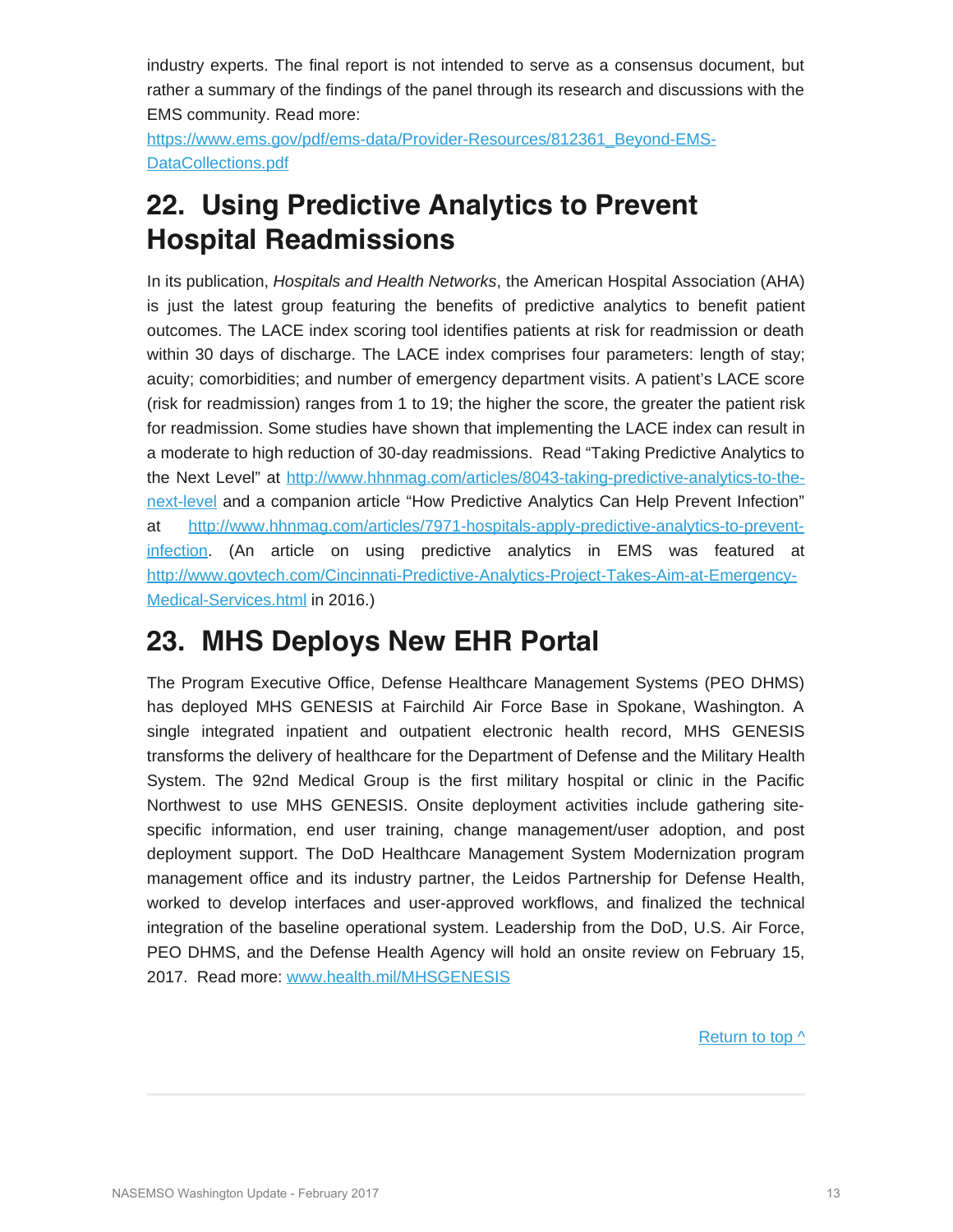## <span id="page-13-0"></span>DOMESTIC PREPAREDNESS

## **24. FEMA National Advisory Council Seeking Applications**

FEMA is looking for experienced individuals interested in serving on the National Advisory Council (NAC). The NAC is a federal advisory committee created to ensure effective and ongoing coordination of federal preparedness, protection, response, recovery and mitigation for natural disasters, acts of terrorism, and other man-made disasters. Appointments are for 3-year terms starting September 2017. All applications must be received by close of business on Friday, March 15th, 2017. Some discipline areas available include Emergency Management; Emergency Response Providers (fire, law enforcement, hazmat response, EMS); Elected and Non-elected Tribal Government; Individuals with Disabilities; and Standards Setting and Accrediting Organizations. Read more:<https://www.fema.gov/membership-applications>

## **25. FDA Updates EUA of Medical Products and Related Authorities**

The Food and Drug Administration (FDA) has updated industry and stakeholder guidance applicable to the authorization of the emergency use authorization (EUA) of certain medical products under sections 564, 564A, and 564B of the Federal Food, Drug, and Cosmetic Act (FD&C Act) as amended or added by the Pandemic and All-Hazards Preparedness Reauthorization Act of 2013 (PAHPRA). The provisions in PAHPRA, described in section II of this guidance, include key legal authorities to sustain and strengthen national preparedness for public health, military, and domestic emergencies involving chemical, biological, radiological, and nuclear (CBRN) agents, including emerging infectious disease threats such as pandemic influenza. Read more:

<http://www.fda.gov/RegulatoryInformation/Guidances/ucm125127.htm>

# **26. A Special Thanks to our friends at the National Library of Medicine DIMRC**

### **Understanding the CMS (Centers for Medicare and Medicaid Services) Emergency Preparedness Rule**

Annotation: This one-hour, six-minute webinar discusses the new Centers for Medicare and Medicaid Services (CMS) Emergency Preparedness Rule and its role as a major development in healthcare preparedness. Speakers describe an overview of the rule, the rule's implementation timeline, interpretive guidelines, auditing and enforcement, and CMS cost estimations for implementation. View:<http://tinyurl.com/zz7l977>

Link to presentation slides:<http://tinyurl.com/z7wt75l>

Link to audio recording:<http://tinyurl.com/hljqvhk>

Link to transcript:<http://tinyurl.com/h9lfg63>

### **Nuclear/Radiological Incident Annex to the Response and Recovery Federal Interagency Operational Plans**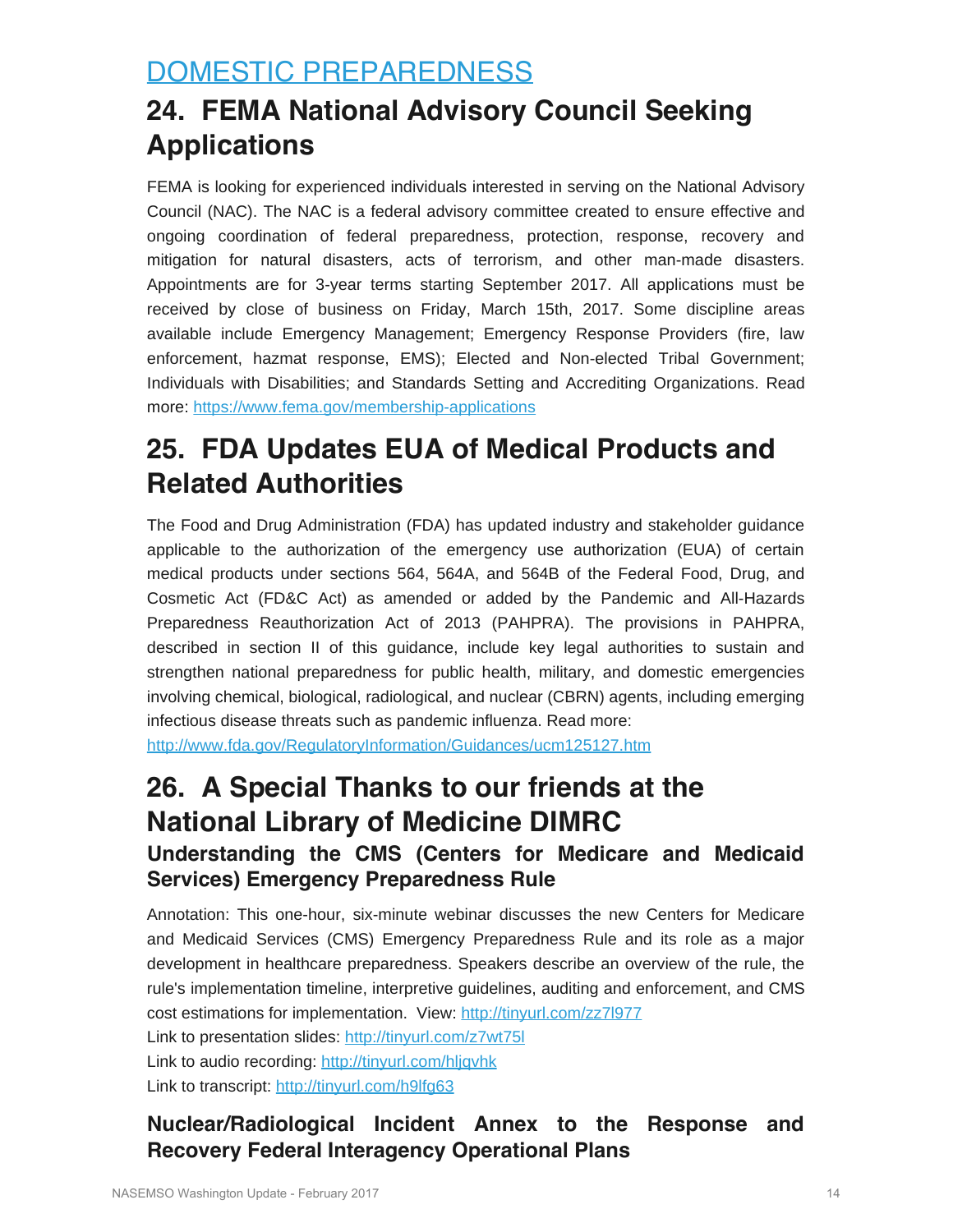Annotation: This 181-page annex provides guidance and serves as a reference for federal agency planning efforts involving nuclear/radiological incidents. It is composed of a base document and three branch plans. The base document is applicable to all nuclear/radiological incidents, whereas the branch plans focus on suspected or actual deliberate attacks, inadvertent incidents, and international incidents, respectively, affecting the United States. Read more: <https://tinyurl.com/j5z4k5g>

### **2016 PHEMCE Strategy and Implementation Plan**

Annotation: This 169-page document updates the 2014/2015 Public Health Emergency Medical Countermeasures Enterprise (PHEMCE) Strategy and Implementation Plans, and provides the blueprint for the PHEMCE to enhance national health security through the development, procurement, and planning for effective use of critical medical countermeasures. It includes a summary of major accomplishments since the 2015 PHEMCE plan, updates to PHEMCE strategic goals and objectives, activities being pursued by the PHEMCE agencies, a summary of PHEMCE interactions with non-federal stakeholders, and progress in addressing the needs of at-risk populations. Read more: <https://www.phe.gov/Preparedness/mcm/phemce/Pages/strategy.aspx>

## **27. YNHHS Offers Crosswalk of CMS Emergency Preparedness Rule**

The Yale New Haven Center for Emergency Preparedness and Disaster Response has just released the CMS Conditions of Participation & Accreditation Organizations Crosswalk. This tool was developed in collaboration with a number of national subject matter experts. Emergency and disaster related program, policy, communication, training and exercise elements of regulatory and accreditation standards were mapped to the CMS Emergency Preparedness Conditions of Participation. Every effort was made to ensure that the mapped regulations and accreditation standards matched as closely as possible, however this document should be used only as a resource for reviewing and updating healthcare emergency preparedness plans and does not replace existing federal, local, or accreditation organization guidance. Feedback and recommendations related to the crosswalk should be sent to [center@ynhh.org](mailto:center@ynhh.org). Read more:

<https://www.ynhhs.org/emergency/insights/library.aspx>

## **28. ASPR-TRACIE Highlights HCP Capabilities**

The Assistant Secretary for Preparedness and Response (ASPR) developed the 2017- 2022 Health Care Preparedness and Response Capabilities guidance to describe what the health care delivery system, including HCCs, hospitals, and emergency medical services (EMS), have to do to effectively prepare for and respond to emergencies that impact the public's health. A recent webinar and ppt slides were posted to assist broad community dissemination of this important information. Read more and link to recorded webinar: <https://asprtracie.hhs.gov/documents/aspr-tracie-hcc-webinar-hpp-capabilities.pdf>

## **29. Real ID Countdown Begins**

The Department of Homeland Security (DHS) and Transportation Security Administration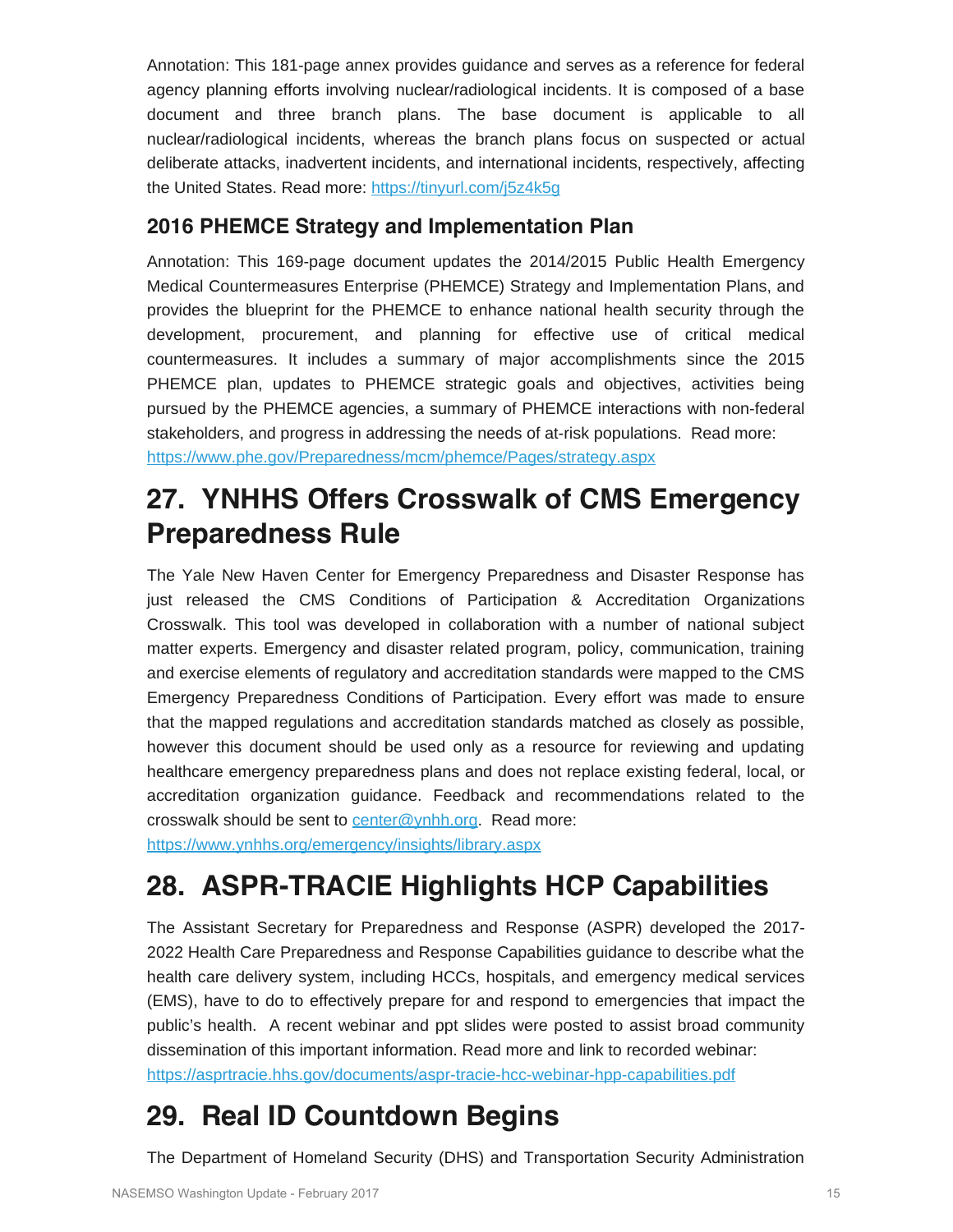(TSA) have ramped up efforts to inform travelers of implementation deadlines related to the Real ID Act passed by Congress in 2005. The Act established minimum-security standards for license issuance and production and prohibits Federal agencies from accepting for certain purposes driver's licenses and identification cards from states not meeting the Act's minimum standards. Until January 2018, if traveling by air, residents from ANY state are still able to use a driver's license, or any of the various other forms of identification accepted by the TSA. Effective January 22, 2018, if you have a driver's license or identification card issued by a state that does not meet the requirements of the REAL ID Act, unless that state has been granted an extension, you must present an alternative form of identification acceptable to TSA in order to board a commercial domestic flight. Starting October 1, 2020, every air traveler will need a REAL ID-compliant license, or another acceptable form of identification, for domestic air travel. In addition, residents from a noncompliant state without extensions will need to show an alternative form of ID when visiting federal facilities, nuclear power plants and military bases. You can find more information about enforcement [here](https://www.dhs.gov/publication/isc-real-id-guide) and the most up-to-date information on compliance [here](https://www.dhs.gov/real-id-enforcement-brief). If planning a visit to one of these facilities, you should contact the agency in charge to confirm what alternative forms of identification are accepted or what procedures the facility allows for persons without acceptable identification. To check the current status of a state/territory, go to [https://www.dhs.gov/current-status-states](https://www.dhs.gov/current-status-states-territories)[territories.](https://www.dhs.gov/current-status-states-territories)

### **30. CDC Updates Quarantine Regulations**

The Department of Health and Human Services (HHS) Centers for Disease Control and Prevention (CDC) published the final rule for the Control of Communicable Diseases on January 19th, 2017, which includes amendments to the current domestic (interstate) and foreign quarantine regulations for the control of communicable diseases. These amendments have been made in response to public comments received regarding the notice of proposed rulemaking published on August 15, 2016. This final rule improves CDC's ability to protect against the introduction, transmission, and spread of communicable diseases while ensuring due process. This rule will become effective on February 21st, 2017. The final rule is published by the Office of the Federal Register. Read more:

[https://www.federalregister.gov/documents/2017/01/19/2017-00615/control-of](https://www.federalregister.gov/documents/2017/01/19/2017-00615/control-of-communicable-diseases)[communicable-diseases](https://www.federalregister.gov/documents/2017/01/19/2017-00615/control-of-communicable-diseases)

## **31. NASEM Explores Community Violence as a Public Health Issue**

On June 16, 2016, the Roundtable on Population Health Improvement held a workshop in Brooklyn, New York, to explore the influence of trauma and violence on communities. The workshop was designed to bring attention to the impact of racism and violence on communities; some social and physical interventions that can change landscapes of violence; some local strategies to build community resilience and safety; some lessons learned from select approaches and initiatives designed to reduce community violence, and public health-informed approaches to community policing and collaboration. The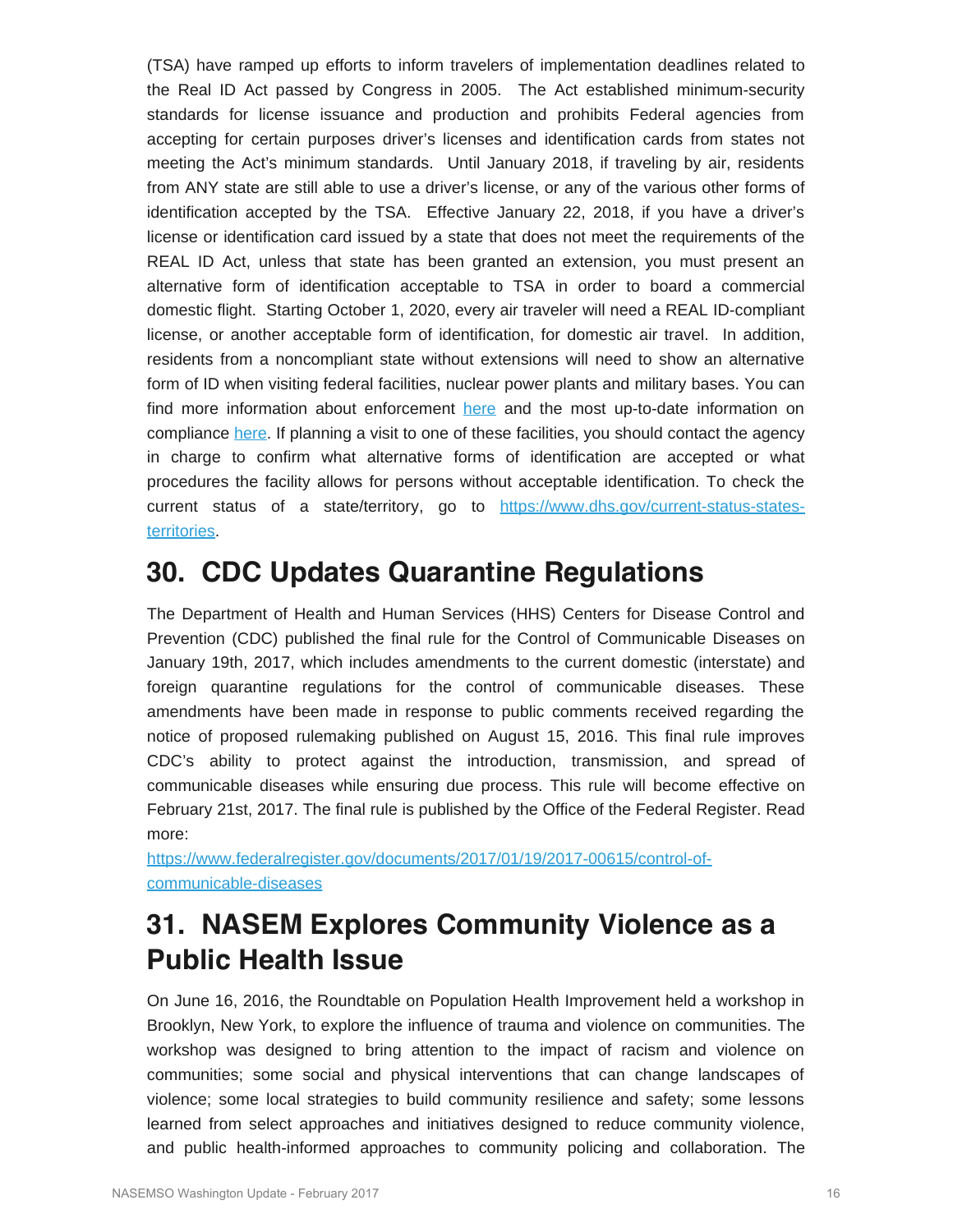Proceedings of a Workshop synthesizes the presentations and discussions that occurred during the workshop, *Community Violence as a Population Health Issue*. Read more: <https://tinyurl.com/hw76suv>

## **32. FBI Staff Shares Informative Resource on Fentanyl Safety for First Responders**

Our friends and colleagues to the north have a new resource on the illicit drug Fentanyl for first responders. The Royal Canadian Mounted Police and the Justice Institute of British Columbia have developed [FentanylSafety.com](http://fentanylsafety.com/) to provide information on how the fentanyl epidemic affects first responders, their jobs, and their safety. This issue has no borders; Canada is experiencing the same kinds of issues as the United States. There is an "overdose crisis" due to the spike in heroin addiction, but the use of Fentanyl to cut heroin creates a threat to first responders. Fentanyl is 100 times more potent than morphine. It can be inhaled, ingested, and absorbed through the skin if adequate personal protective equipment is not used. As little as 2 milligrams is lethal. This new website educates first responders on what Fentanyl is, the occupational hazards, analogues of the drug, how to recognize overdoses, handling guidelines, and use of Naloxone. It has job aids for police, fire, EMS, and hazardous materials personnel. The information contained on this site could be lifesaving. Take the time to review it and pass it on to others in your department or agency. *<https://www.fentanylsafety.com/>*

## **33. NASEM Workshop Explores Use of Healthcare PPE**

Both the Food and Drug Administration (FDA) and the National Institute for Occupational Safety and Health (NIOSH) have responsibilities for evaluating and regulating respiratory protective devices ("respirators") for health care workers. Respirators protect the user from respiratory hazards by either removing contaminants from the air (air-purifying respirators) or by supplying clean air from another source (air-supplying respirators). Respirators that are used in workplaces in the United States must be approved by NIOSH and meet standards and test results specified by regulation. Respirators used by health care workers are air-purifying respirators that generally fall into three types: (1) disposable particulate filtering facepiece respirators (also termed N95s); (2) elastomeric respirators, also known as reusable respirators because they use a replaceable filter; or (3) powered air-purifying air respirators. The distinction between NIOSH approval and FDA clearance has created confusion among health care delivery organizations, health care professionals, and other end users. To provide input to NIOSH and FDA and to discuss potential next steps to integrate the two agencies' processes to certify and approve N95 respirators for use in health care settings, a workshop was held by the National Academies of Sciences, Engineering, and Medicine in August 2016. The workshop was focused on exploring the strengths and limitations of several current test methods for N95 respirators as well as identifying ongoing research and research needs. A new NASEM publication summarizes the presentations and discussions from the workshop. Read more: <https://www.nap.edu/download/23679>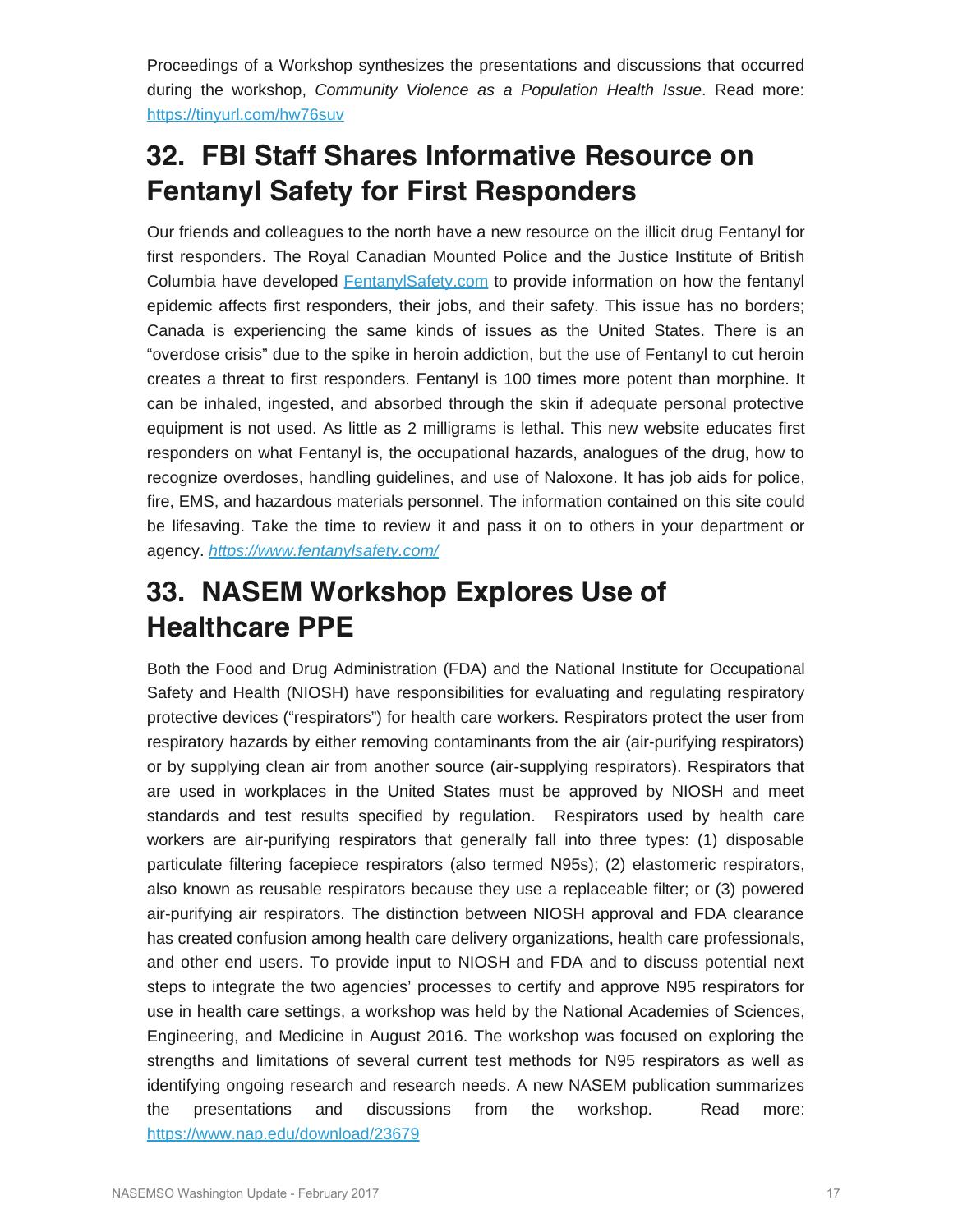## **34. HHS Launches New Human Trafficking TAC**

The Office on Trafficking in Persons at the US Department of Health and Human Services (HHS) is pleased to announce the launch of the [National Human Trafficking Training and](https://www.acf.hhs.gov/otip/training/nhttac) [Technical Assistance Center \(NHTTAC\).](https://www.acf.hhs.gov/otip/training/nhttac) NHTTAC will serve as the anti-trafficking field's primary source of training and technical assistance from a public health perspective. The Center seeks to:

- Continue to build the capacity of communities assisting survivors of human trafficking and working to prevent modern forms of slavery
- Increase victim identification and access to trauma-informed services for all survivors
- Strengthen health and well-being outcomes for survivors of human trafficking
- Reduce the vulnerabilities of those most at risk of human trafficking

## **35. TFAH Releases Annual Public Health Readiness Report**

Trust for America's Health, has released its annual report, *Ready or Not? Protecting the Public from Diseases, Disasters and Bioterrorism - 2016.* The report, which examines the nation's ability to respond to public health emergencies, found that 26 states and Washington, D.C. scored a six or lower on 10 key indicators of public health preparedness. The report provides a series of recommendations that address many of the major gaps in emergency health preparedness, including supporting baseline public health capabilities, ensuring sufficient preparedness funding and a complementary Public Health Emergency Fund, developing stronger partnerships to prepare the health system for new threats, and recruiting and training a next generation public health workforce. Read more: <http://healthyamericans.org/reports/readyornot2016/>

## **36. IAB Guidance Available on Bioterrorism Response**

The InterAgency Board (IAB) recently published a new document entitled *A Proposed Model for Bioterrorism Response: Initial Operations and Characterization*, which presents the position of the IAB on an approach to developing a national bioterrorism response capability. The IAB proposes a model for a biothreat response capability that brings together public safety jurisdictions, federal resources, processes, standards, and doctrine to support the creation of a network of locally owned and operated validated bioterrorism response teams. Read more: <https://tinyurl.com/h6b9t78>

## **37. New Guidance Available on Handling Infectious Waste**

New federal guidance is available for the safe handling of solid waste contaminated with a Category A infectious substance and the proper management of inactivated Category A waste materials in the United States. An infectious substance meets Category A criteria if it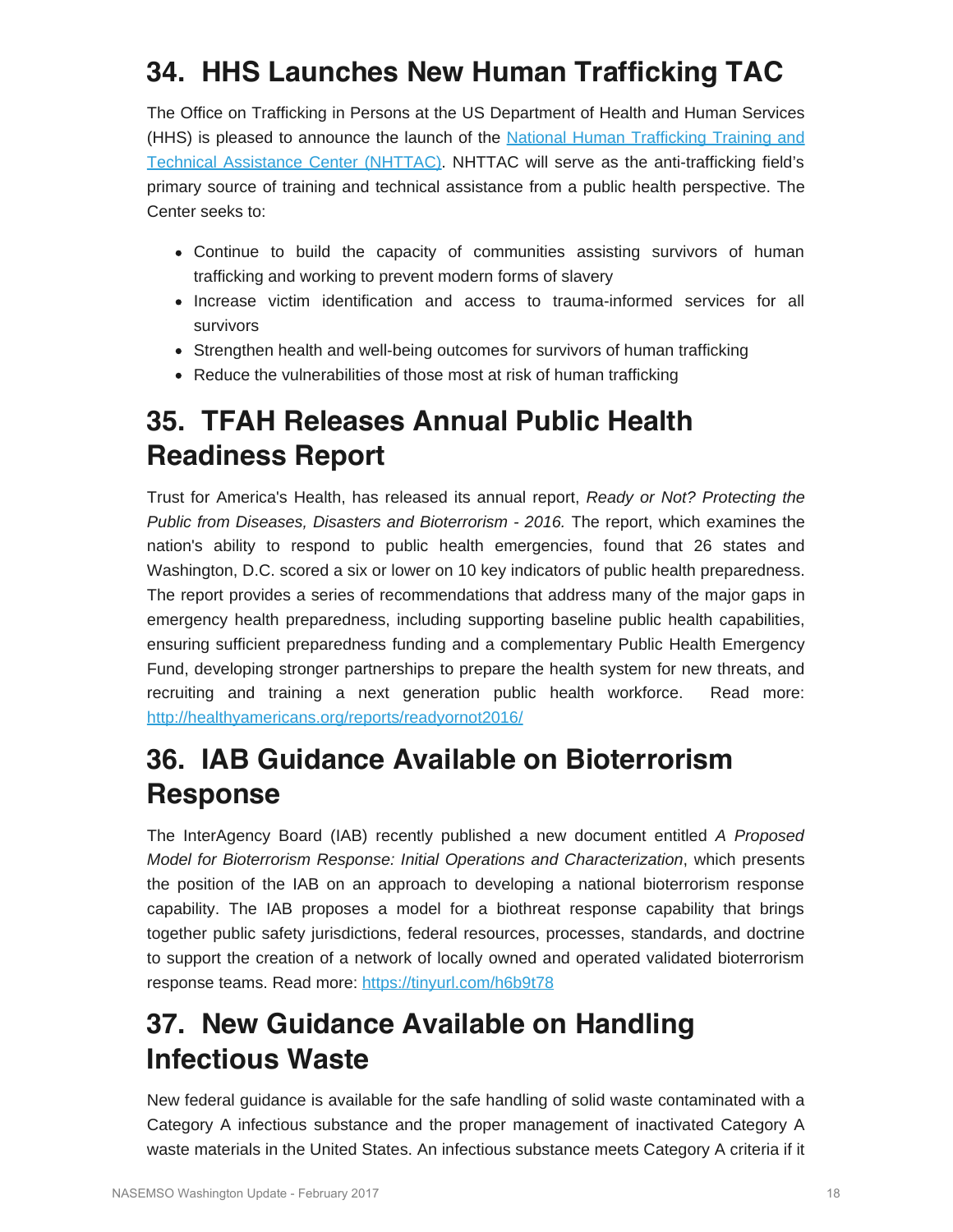is in a form capable of causing permanent disability or life-threatening or fatal disease in otherwise healthy humans or animals upon exposure to the substance (such as Ebola virus disease.) Read more: <https://tinyurl.com/jt8udkx>

## **38. FEMA Seeks Comment on Disaster Assistance for States**

In response to calls from members of Congress, the Government Accountability Office, and the DHS Office of Inspector General over the last several years, FEMA is working to reform the way the federal government supports states following disasters. FEMA continues to actively explore the concept of a disaster deductible and today introduces a detailed program concept in the Federal Register for review. A disaster deductible program has the potential to incentivize mitigation strategies, promote risk-informed decisionmaking and build resilience, including to catastrophic events. As communities increase disaster resiliency, they reduce the cost of future events for both the states and the federal government. A deliberate effort to reduce risk in state and local government plans and budgets will enhance disaster response and post-disaster recovery capabilities nationwide.

FEMA is committed to a transparent stakeholder engagement effort to explore how the program might move forward, if at all. In 2016, FEMA sought public comments through www.Regulations.gov under docket ID FEMA-2016-0003. After considering the 150 comments received, FEMA developed a fuller deductible concept model that is now available for public comment. This Supplemental Advanced Notice of Proposed Rulemaking, or SANPRM, is available for 90 days on [www.Regulations.gov](http://www.regulations.gov/) under docket ID [FEMA\\_FRDOC\\_0001](https://www.federalregister.gov/documents/2017/01/12/2017-00467/establishing-a-deductible-for-femas-public-assistance-program?utm_campaign=subscription%20mailing%20list&utm_source=federalregister.gov&utm_medium=email). The more detailed concept asks states to meet a predetermined level of financial commitment to disaster funding or investment in resilience efforts before receiving some forms of Federal assistance through the FEMA Public Assistance program. The SANPRM includes estimates of the states' current risk reduction efforts and imagines deductible credits for many of those activities. FEMA would appreciate input from the states to better understand the types and amounts of those investments.

[Return to top ^](#page-0-1)

## <span id="page-18-0"></span>HIGHWAY SAFETY

## **39. NIOSH Database Highlights Anthropometric Data for EMS**

According to a study by the National Institute for Occupational Safety and Health (NIOSH), EMTs and paramedics have higher fatality rates when compared to all workers, with fortyfive percent of EMT deaths resulting from highway incidents, primarily due to vehicle collisions.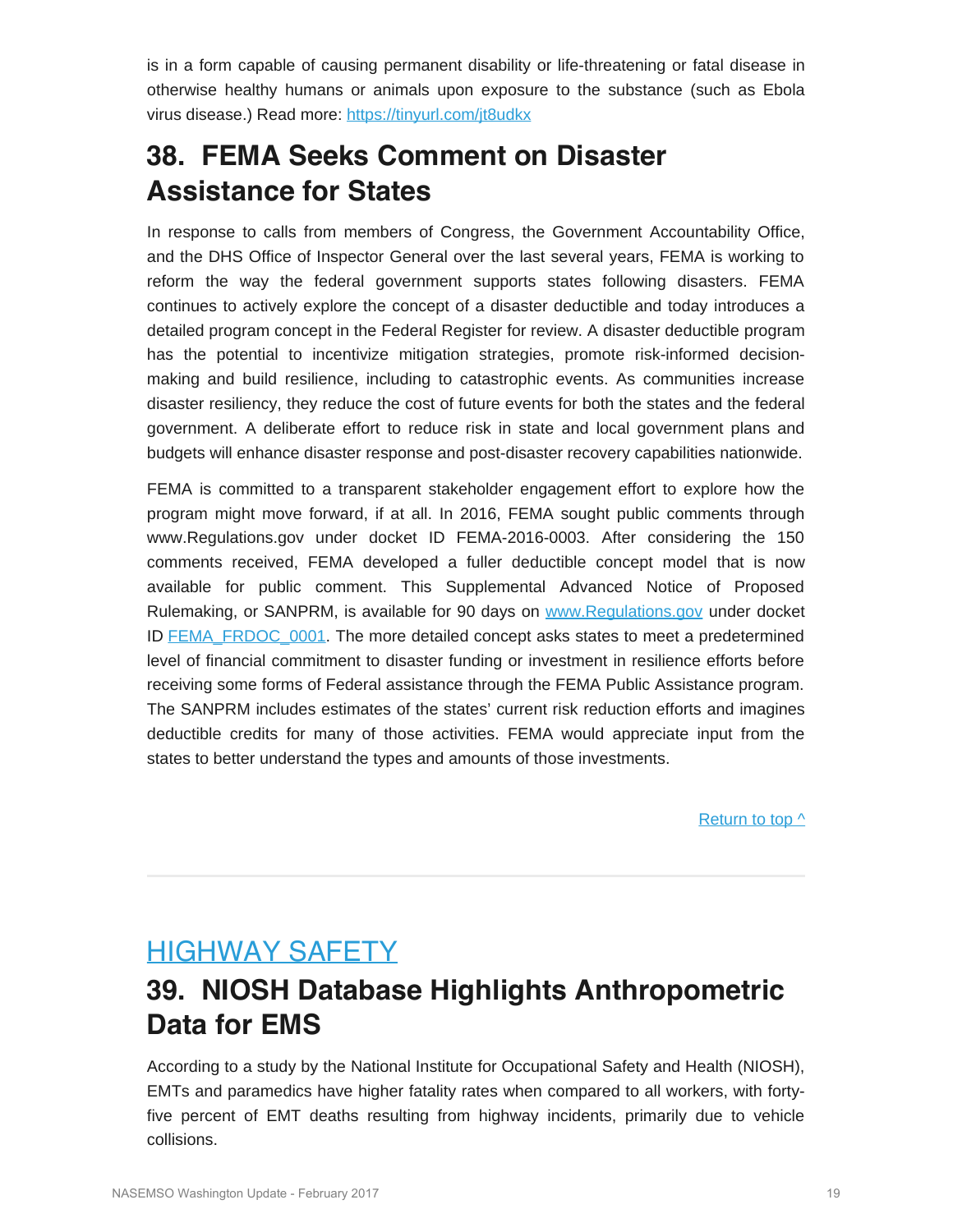To reduce injury potential to the EMTs and other ambulance occupants, NIOSH, the Department of Homeland Security, the U.S. General Services Administration, and the National Institute of Standards and Technology, along with private industry partners, have committed to improving the workspace design of ambulance patient compartments for safe and effective performance. Up-to-date EMT anthropometric data were needed for this effort.

Between December 2013 and May 2015, NIOSH conducted a nationwide anthropometric survey of 472 male and 161 female EMTs in the continental U.S. A total of 40 measurements (39 body dimensions and weight) were taken on the basis of their utility in facilitating the patient compartment design. All measurements were taken while participants wore lab attire (shorts for men; shorts and sports bras for women), and assumed either a standing or seated posture.

The current database consists of summary statistics (mean, standard deviation, standard error, N, and percentiles) of all 40 measurements in both metric and English units. Read more:<https://www.cdc.gov/niosh/data/datasets/rd-1008-2016-0/default.html>

## **40. New Transportation Toolkit Available for the Public**

The US Department of Transportation (DOT) has announced the availability of a new *Transportation Toolkit,* geared toward members of the public who wish to learn how to engage in the transportation decision-making process at the local, regional, state and federal levels. The *Toolkit* demystifies the decision-making process. It explains that transportation projects go through a predictable lifecycle (i.e., plan, fund, design, build and maintain). The *Toolkit* also defines key transportation acronyms and jargon using both text and graphics, and highlights engagement opportunities created by civil rights and public involvement regulations. Read more:

<https://www.transportation.gov/sites/dot.gov/files/docs/ToolkitFinal2017.pdf>

## **41. Beyond Traffic: DOT's 30-Year Framework**

When the United States Department of Transportation was created, the Secretary of Transportation was charged by law to report on both the current and the anticipated future conditions of our nation's transportation system. [Beyond Traffic 2045](https://www.transportation.gov/policy-initiatives/beyond-traffic-2045-final-report) is U.S. DOT's most comprehensive assessment of current and future conditions in decades. After years of chronic underinvestment and policy choices that, in some cases, have actually worked at cross purposes with the broader economic and social goals held by most Americans, now is the time for a report like this one to be read, understood, considered—and used. We encourage you to read—and share[—Beyond Traffic: 2045](https://www.transportation.gov/policy-initiatives/beyond-traffic-2045-final-report).

## **42. ITE Talks Transportation Podcast Series A NEW EPISODE EVERY MONTH**



**ITE Talks Transportation is a collaborative effort between ITE and Bernie** Wagenblast, founder and editor of the Transportation Communication Newsletter and host of Transportation Radio. Each month, a new podcast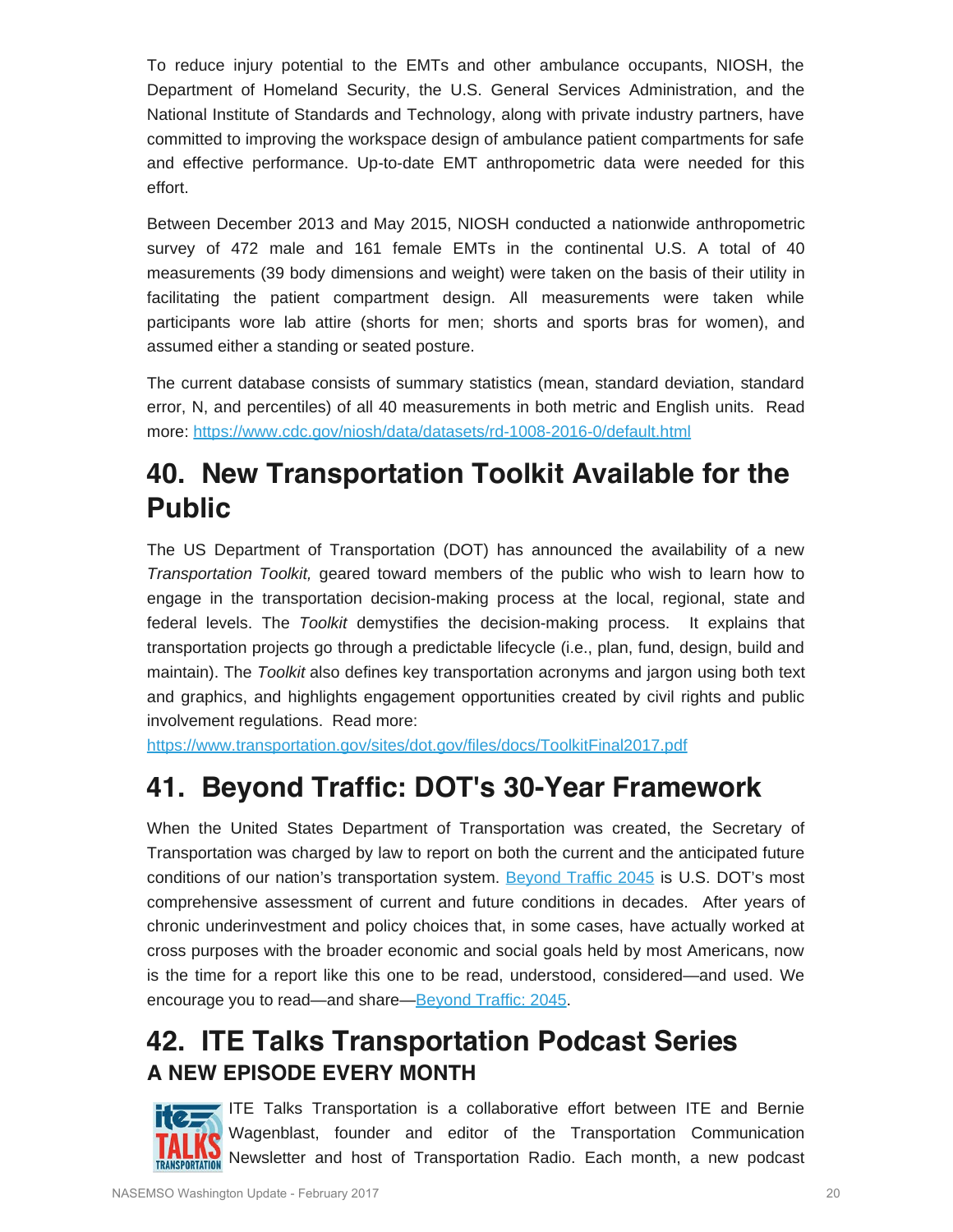features a thought leader within the transportation industry. In keeping with #transportationtuesday, a new episode will be available the 4th Tuesday of every month. Read more:<http://www.ite.org/learninghub/podcast.asp>

## <span id="page-20-0"></span>MEDICAL DIRECTION

## **43. Revised Sepsis Guidelines Now Available**

The Surviving Sepsis Campaign (SSC) was launched in 2002 and has a 7-point agenda: building awareness of sepsis, improving diagnosis and recognition, defining and increasing the use of appropriate treatment and care, educating health care professionals, improving post–intensive care unit care, developing guidelines of care, and implementing a performance improvement program. The Surviving Sepsis Guidelines were first published in 2004, with revisions in 2008 and 2012. In January 2017, the fourth revision of the Surviving Sepsis Guidelines was presented at the 46th annual Society of Critical Care Medicine meeting and published online jointly in *Critical Care Medicine* and *Intensive Care Medicine*. Free access to full article: <https://tinyurl.com/jkmjynf>

## **44. BMJ Evaluates Use of Prehospital TXA**

Many trauma systems are examining whether to implement prehospital tranexamic acid (TXA) protocols since hemorrhage remains the leading cause of potentially preventable early trauma mortality, and early in-hospital administration of TXA within 3 hours of injury is associated with reduced mortality. But robust evidence regarding the efficacy of prehospital administration of the antifibrinolytic drug TXA on trauma outcomes is lacking. This review examines the current evidence available regarding prehospital TXA efficacy in both military and civilian trauma, and updates available evidence regarding in-hospital TXA efficacy in trauma. Read more:<http://tsaco.bmj.com/content/tsaco/2/1/e000056.full.pdf>

## **45. Lifepak 15 Subject of New Class 1 Recall**

Physio-Control is recalling the LIFEPAK Monitor/Defibrillator due to an electrical problem that may prevent the device from delivering the electrical shock needed to revive a patient in cardiac arrest. If the electrical shock is not delivered, the monitor will indicate "Abnormal Energy Delivery" on the display. Physio-Control will be conducting a voluntary Field Correction of these LIFEPAK 15 devices. Physio-Control is contacting customers with LIFEPAK 15 devices that contain the potentially affected Relay component to arrange for a device correction of all 338 devices. This correction will include the replacement of the Therapy PCBA. Read more:

<http://www.fda.gov/MedicalDevices/Safety/ListofRecalls/ucm540979.htm>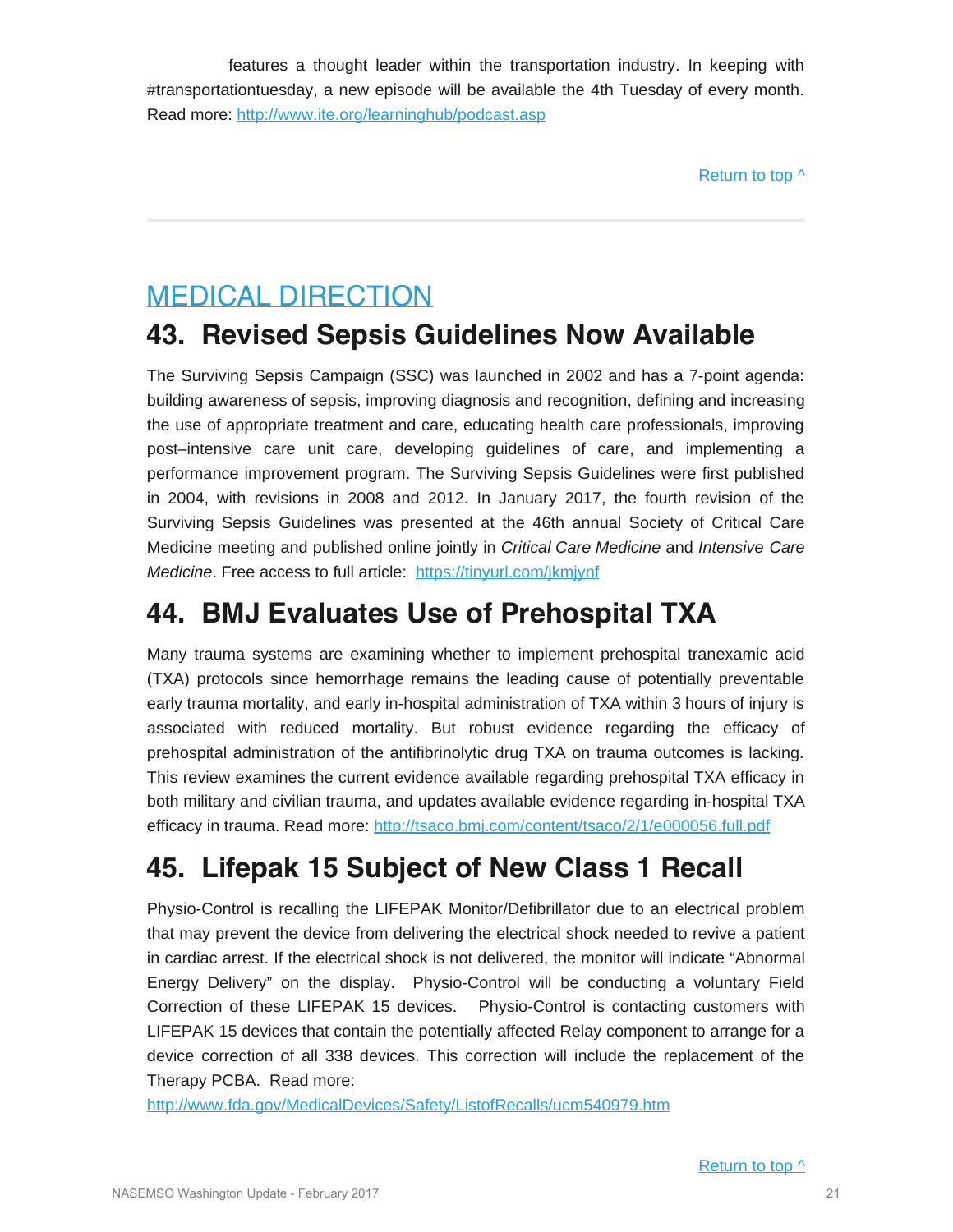## <span id="page-21-0"></span>PEDIATRIC EMERGENCY CARE

## **46. Pediatric Handoffs Highlighted in AAP Policy Statement**

Countless peer reviewed studies have documented increased patient vulnerability to error when care is transferred from one healthcare provider to another. While the aviation industry is credited with recognizing the need to implement standard operating procedures to mitigate team risk, several handoff models, checklists, and communication strategies have emerged with applicability to healthcare.

According to the American Academy of Pediatrics (AAP), "Although little literature currently exists to establish 1 model as superior, multiorganizational consensus groups agree that standardization is warranted and that additional work is needed to establish characteristics of transitions of care (ToCs) that are associated with clinical or practice outcomes." The rationale for structuring ToCs, specifically those related to the care of children in the emergency setting, and a description of identified strategies are presented, along with resources for educating health care providers on ToCs. Recommendations for development, education, and implementation of transition models are outlined in a new policy statement published in *Pediatrics*, the official journal of the AAP, including a section specific to emergency medical services. [Read more...](https://pediatrics.aappublications.org/content/early/2016/10/27/peds.2016-2680)

## **47. UWM Partnership Results in New Pediatric App**

The Children's Hospital of Wisconsin is now using an app to aid emergency department physicians and paramedics in pediatric cardiopulmonary resuscitation, according to the Milwaukee Journal Sentinel. The smartphone or tablet app, called the First Five Minutes app, was launched as a collaborative effort between University of Wisconsin-Milwaukee's App Brewery, Milwaukee-based Medical College of Wisconsin and Children's Hospital of Wisconsin. For the project, the App Brewery — which employs six undergraduate and graduate students — coded the app, while Medical College of Wisconsin provided funding and owns the intellectual property.

Physicians input the child's age or weight to receive a chart with standardized medication doses. The goal is to decrease response time; previously, providers would have had to calculate the dosage themselves or relied on their memory. Although the app is in a limited trial run, its collaborators expect it to be publicly available later this year. Read more: [http://www.jsonline.com/story/news/health/2017/01/07/new-app-aids-childrens-health](http://www.jsonline.com/story/news/health/2017/01/07/new-app-aids-childrens-health-emergencies/96244592/)[emergencies/96244592/](http://www.jsonline.com/story/news/health/2017/01/07/new-app-aids-childrens-health-emergencies/96244592/)

## **48. FDA Warns of Belladonna in Homeopathic Teething Products**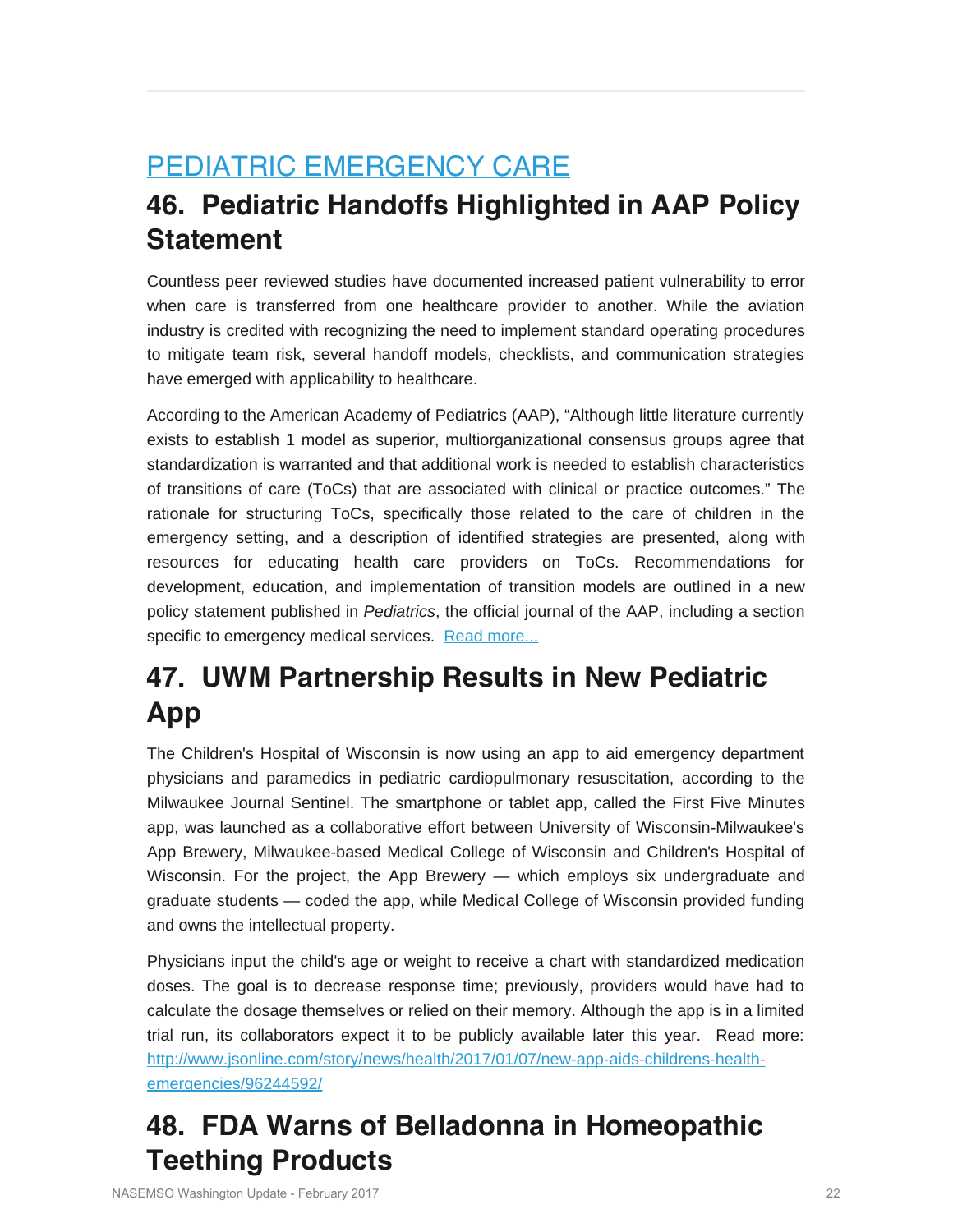The Food and Drug Administration (FDA) recently announced that its laboratory analysis found inconsistent amounts of belladonna, a toxic substance, in certain homeopathic teething tablets, sometimes far exceeding the amount claimed on the label. The agency is warning consumers that homeopathic teething tablets containing belladonna pose an unnecessary risk to infants and children and urges consumers not to use these products. In light of these findings, the FDA contacted Standard Homeopathic Company in Los Angeles, the manufacturer of Hyland's homeopathic teething products, regarding a recall of its homeopathic teething tablet products labeled as containing belladonna, in order to protect consumers from inconsistent levels of belladonna. At this time, the company has not agreed to conduct a recall. The agency is warning consumers that homeopathic teething tablets containing belladonna pose an unnecessary risk to infants and children and urges consumers not to use these products.

## **49. Zika Grand Rounds Facilitation Guide Available**

This 18-page document provides slides and a facilitation guide about Zika virus for pediatricians that can be used for grand rounds and other presentations. This presentation covers epidemiology, clinical manifestation, and clinical management of Zika; Centers for Disease Control and Prevention (CDC) guidance on diagnosing and testing for Zika; CDC guidance on treatment of infants with abnormalities consistent with congenital Zika syndrome; protecting infants and children from Zika; and CDC activities. It also includes frequently asked questions and answers. Read more:

https://www.cdc.gov/zika/pdfs/facilitationguidefags\_pediatricians.pdf

### **50. Substance Abuse Screening in Teens**

New research that shows young people can screen themselves for substance abuse using a digital tablet "just as well" as being interviewed by their doctor, reported Dr. Sion Kim Harris, co-director of the Center for Adolescent Substance Abuse Research at Boston Children's Hospital, in a December talk hosted by HRSA's Maternal and Child Health Bureau. The digital method -- Computerized Screening and Brief Advice (cSBA) -- is an alternative to the questionnaire method common in primary care settings to screen patients age 12 to 24. Read more:<https://www.hrsa.gov/enews/2017/threeminutes.html>

## **51. New ASTHO Policy Guide Seeks to Support Children**

Policy approaches can shape the social environments in which children grow up in ways conducive to better health and well-being. There is no one-size-fits-all approach to informing policy. In addition, effective policies are not the sole responsibility of any one agency or group. They result from collaboration among many different types of partners at the federal, state, and local levels. State agencies, county and city governments, businesses, healthcare professionals, school administrators, childcare providers, community- and faith-based organizations, and individual families, youth, and community members are all essential partners in advancing policy. In a new policy guide from the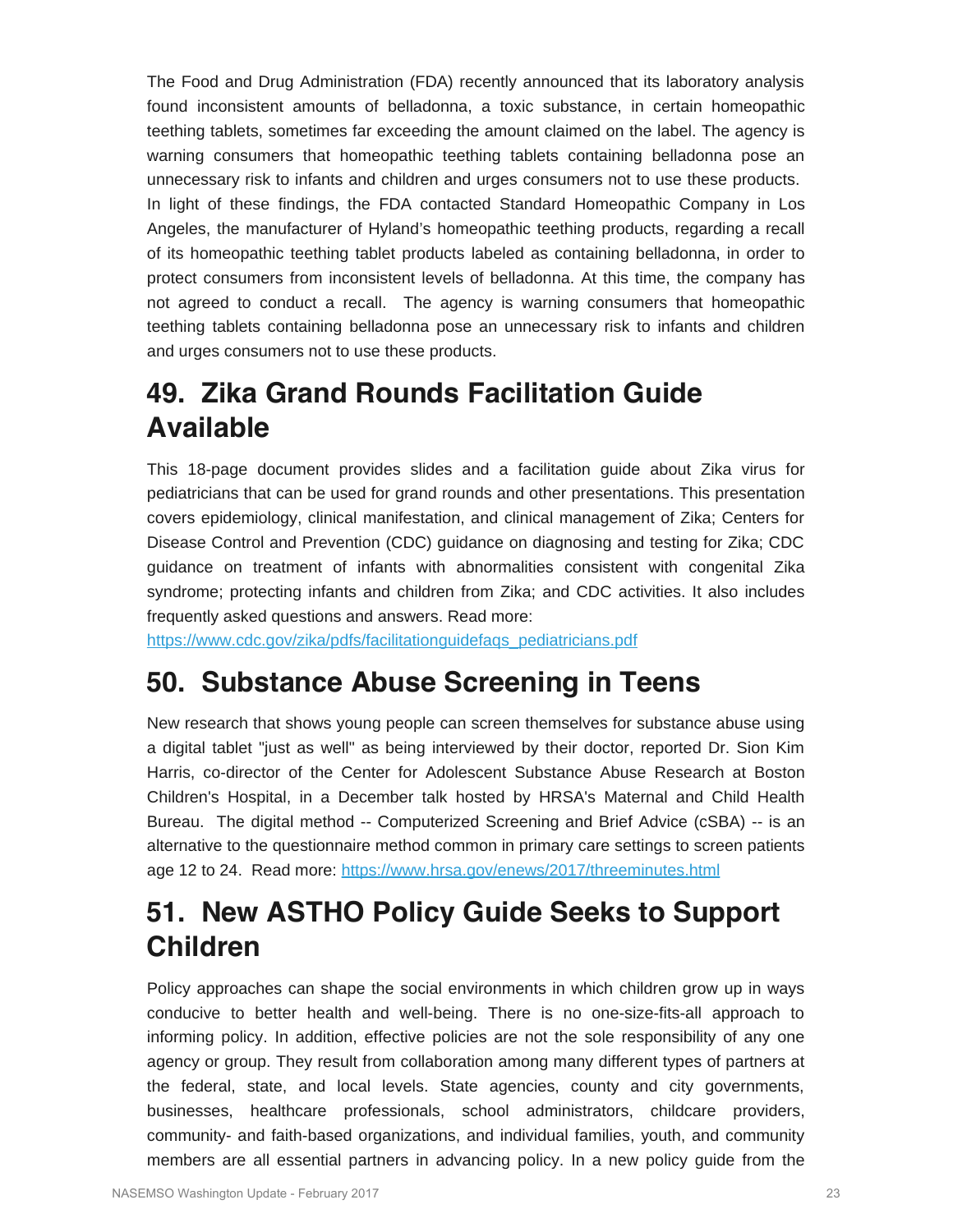Association of State and Territorial Health Officials (ASTHO), authors present "Essentials for Childhood" for your consideration. Read more: <http://www.astho.org/Prevention/Essentials-for-Childhood-Policy-Guide/>

## **52. FDA Issues Class 1 Recall for Syringe Pump**

CareFusion is recalling the Alaris Syringe Pump because of a faulty Air-In-Line (AIL) sensor that may generate a false alarm, and cause the syringe pump to stop supplying the infusion to the patient. If the AIL sensor is faulty, the false alarm may be repeated and require the health care provider to clear the alarm to restart the infusion. Interruption of infusion could lead to serious adverse health consequences or death. The Alaris Syringe Pump is an infusion pump that delivers fluids, such as nutrients, blood and medications, into a patient's body in controlled amounts. The syringe holds the solution, and the infusion tubing connects the syringe to the patient through intravenous or enteral access. Pediatric transport services using the device are encouraged to read more at <http://www.fda.gov/MedicalDevices/Safety/ListofRecalls/ucm540609.htm>

[Return to top ^](#page-0-1)

## <span id="page-23-0"></span>TRAUMA

## **53. Trauma Partners Seek to Create Action Plan**

The American College of Surgeons Committee on Trauma, in partnership with the National Highway Traffic Safety Administration (NHTSA), the U.S. Department of Defense (DoD), and the National Institutes of Health (NIH), is hosting a trauma care conference designed to disseminate, refine, and implement the recommendations proposed by the National Academies of Science, Engineering and Medicine's (NASEM) landmark report, A National Trauma Care System: Integrating Military and Civilian Trauma Systems to Achieve Zero Preventable Deaths after Injury.

This meeting will bring together multidisciplinary professionals across the full spectrum of the trauma care system. Our goal is to build a National Trauma Action Plan designed to achieve zero preventable injury deaths. This ambitious goal requires support and commitment from both you and your organization. Please make plans to attend this exciting conference, April 18-19, 2017 at the National Institutes of Health Natcher Conference Center in Bethesda, MD. Conference registration will open soon! For meeting updates and information, visit our website at: [https://www.facs.org/quality](https://www.facs.org/quality-programs/trauma/traumazpd)[programs/trauma/traumazpd](https://www.facs.org/quality-programs/trauma/traumazpd)

## **54. CDC Highlights State-Level Costs of Fatal Injuries**

According to the Centers for Disease Control and Prevention (CDC), "Injury-associated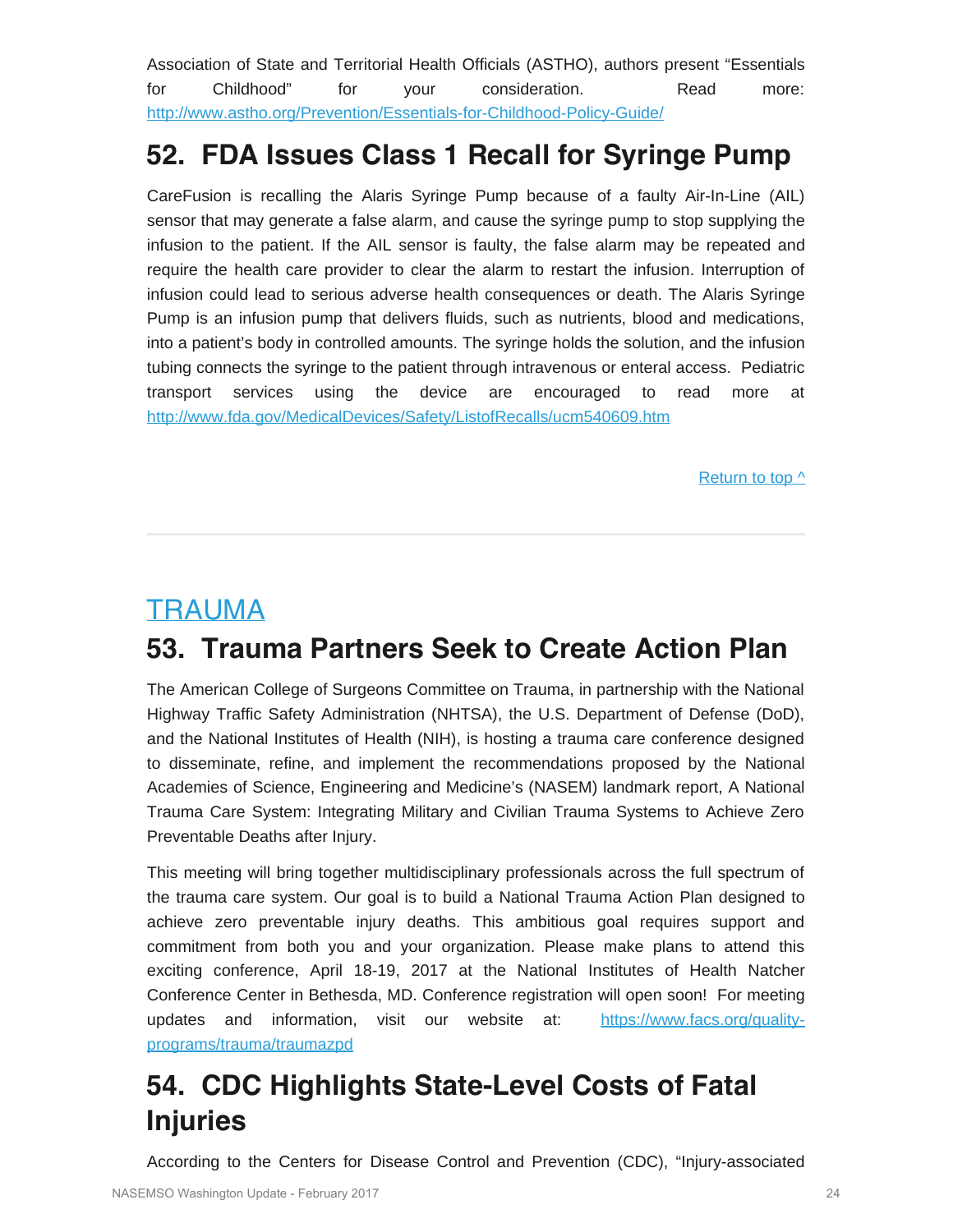deaths have substantial economic consequences in the United States. The total estimated lifetime medical and work-loss costs associated with fatal injuries in 2013 were \$214 billion. In 2014, unintentional injury, suicide, and homicide (the fourth, tenth, and seventeenth leading causes of death, respectively) accounted for 194,635 deaths in the United States. In 2014, a total of 199,756 fatal injuries occurred in the United States, and the associated lifetime medical and work-loss costs were \$227 billion."

In a new report, the CDC examines the state-level economic burdens of fatal injuries by extending a previous national-level study. Numbers and rates of fatal injuries, lifetime costs, and lifetime costs per capita were calculated for each of the 50 states and the District of Columbia (DC) and for four injury intent categories (all intents, unintentional, suicide, and homicide). During 2014, injury mortality rates and economic burdens varied widely among the states and DC. Among fatal injuries of all intents, the mortality rate and lifetime costs per capita ranged from 101.9 per 100,000 and \$1,233, respectively (New Mexico) to 40.2 per 100,000 and \$491 (New York).

States can engage more effectively and efficiently in injury prevention if they are aware of the economic burden of injuries, identify areas for immediate improvement, and devote necessary resources to those areas. Read more:

<https://www.cdc.gov/mmwr/volumes/66/wr/mm6601a1.htm>

## **55. CDC Highlights TBI and SCI Among HS and Collegiate Football Players**

An estimated 1.1 million high school and 75,000 college athletes participate in tackle football annually in the United States. Football is a collision sport; traumatic injuries are frequent and can be fatal. This report updates the incidence and characteristics of deaths caused by traumatic brain injury and spinal cord injury in high school and college football and presents illustrative case descriptions. Information was analyzed from the National Center for Catastrophic Sport Injury Research (NCCSIR). During 2005–2014, a total of 28 deaths (2.8 deaths per year) from traumatic brain and spinal cord injuries occurred among high school (24 deaths) and college football players (four deaths) combined. Most deaths occurred during competitions and resulted from tackling or being tackled. All four of the college deaths and 14 (58%) of the 24 high school deaths occurred during the last 5 years (2010–2014) of the 10-year study period. These findings support the need for continued surveillance and safety efforts (particularly during competition) to ensure proper tackling techniques, emergency planning for severe injuries, availability of medical care onsite during competitions, and assessment that it is safe to return to play following a concussion. Read more:

[https://www.cdc.gov/mmwr/volumes/65/wr/mm6552a2.htm?s\\_cid=mm6552a2\\_e](https://www.cdc.gov/mmwr/volumes/65/wr/mm6552a2.htm?s_cid=mm6552a2_e)

[Return to top ^](#page-0-1)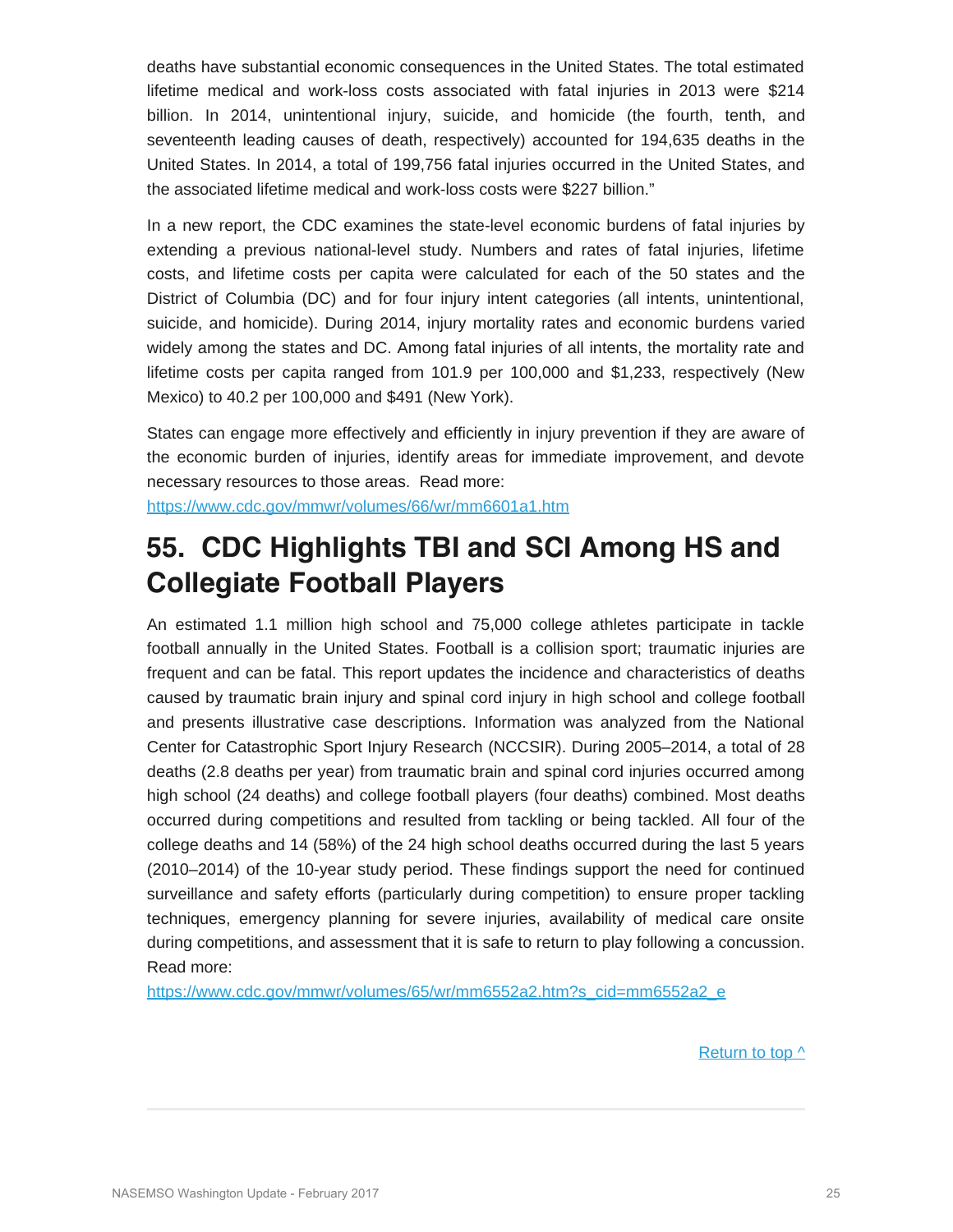## <span id="page-25-0"></span>FEDERAL PARTNERS

## **56. NIOSH and NHTSA Partner to Evaluate Occupational Injuries in EMS**

Emergency medical services (EMS) workers incur occupational injuries at a higher rate than the general worker population. A new study describes the circumstances of occupational injuries and exposures among EMS workers to guide injury prevention efforts. The study concludes, "New and enhanced efforts to prevent EMS worker injuries are needed, especially those aimed at preventing body motion injuries and exposures to harmful substances. EMS and public safety agencies should consider adopting and evaluating injury prevention measures to improve occupational safety and promote the health, performance, and retention of the EMS workforce." Read more:

<http://www.tandfonline.com/doi/full/10.1080/10903127.2016.1274350>

*Please note: Until the publisher finalizes the article as open access, state EMS officials can obtain a copy at:*

*[https://www.nasemso.org/Members/Download\\_Documents/CouncilDocuments/Council3/](https://www.nasemso.org/Members/Download_Documents/CouncilDocuments/Council3/)*

In addition, NHTSA's recent EMS Focus webinar "Reducing EMS Workforce Injuries and Illness: What the Data Tell Us" is now available for viewing at: <https://www.youtube.com/watch?v=f4HeJ6hgXZI>

## **57. CMS Ambulance Open Door Forum Now Available as Podcast**

The Centers for Medicare and Medicaid Services (CMS) Ambulance Open Door Forum (ODF) addresses issues related to the payment, billing, coverage and delivery of services in the ambulance industry. Among the many issues addressed within the forum are the Ambulance Fee Schedule rules; rural and other ambulance payment enhancements; and requirements for ambulance service certification and payment determinations. In addition, discussions differentiating the rules related to provider-based and independent ambulance services are facilitated. Timely announcements and clarifications regarding important rulemaking, agency program initiatives and other related areas are also included in the forums.

CMS has begun to make the transcripts of these sessions (and all open door forums) more readily available. The December Ambulance ODF, for example, discussed Staffing Requirements for ALS Transport, Update to the Claims Processing Manual pertaining to the SNF Ambulance Transport (CR-9791 and Transmittal code 3620), CY 2017 ambulance inflation factor and productivity adjustment (Change Request 9811), CY 2017 AFS Public Use Files release, and Expiration date of MACRA provisions. [Click here for more info.](https://www.cms.gov/Outreach-and-Education/Outreach/OpenDoorForums/PodcastAndTranscripts.html)

In related news, HHS Office of the Inspector General (OIG) has posted a revised section on ambulance services in its 2017 Work Plan. According to the report, "Prior OIG work found that Medicare made inappropriate payments for advanced life support emergency transports. We will determine whether Medicare payments for ambulance services were made in accordance with Medicare requirements." Read more: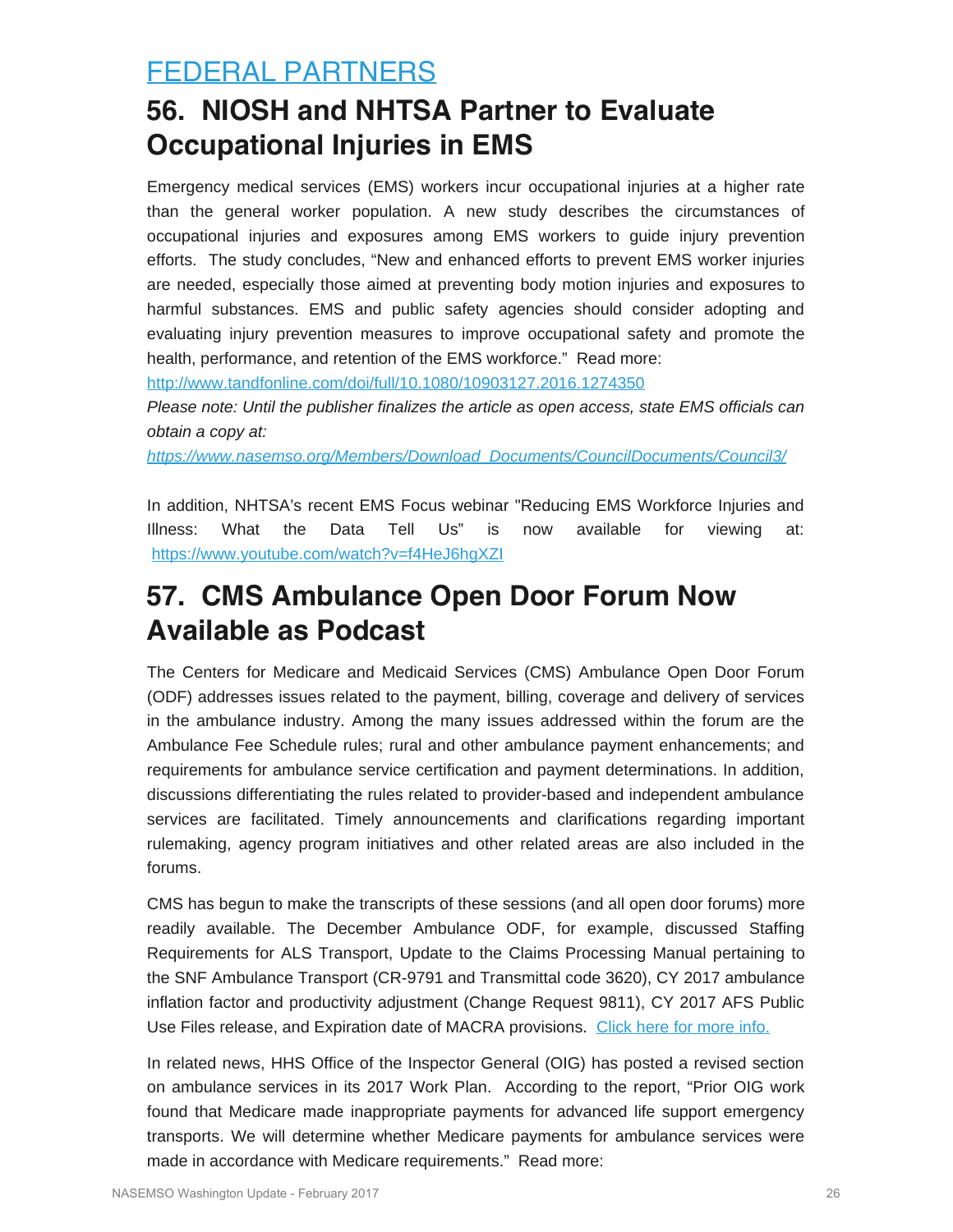## **58. FDA Issues Warning on Chlorhexidine Gluconate**

The Food and Drug Administration (FDA) is warning that rare but serious allergic reactions have been reported with the widely used skin antiseptic products containing chlorhexidine gluconate. Although rare, the number of reports of serious allergic reactions to these products has increased over the last several years.

Chlorhexidine gluconate is mainly available in OTC products to clean and prepare the skin before surgery and before injections in order to help reduce bacteria that potentially can cause skin infections. These products are available as solutions, washes, sponges, and swabs and under many different brand names and as generics. Chlorhexidine gluconate is also available as a prescription mouthwash to treat gingivitis and as a prescription oral chip to treat periodontal disease. Prescription chlorhexidine gluconate mouthwashes and oral chips used for gum disease already contain a warning about the possibility of serious allergic reactions in their labels. Read more:

<http://www.fda.gov/Drugs/DrugSafety/ucm530975.htm>

Return to top  $\wedge$ 

## <span id="page-26-0"></span>INDUSTRY NEWS

## **59. Gallup: Nurses Rated Highest Among Professions for 15th Straight Year**

When your newsletter editor has been a nurse for 30+ years, you can bet she is going to share this nugget! According to the 2016 Gallup Poll, "Most Americans trust their healthcare providers to be honest and ethical, but few other professions fare so well in Gallup's annual look at honesty and ethical standards among various fields. Nurses top the list with 84% of the public rating their standards as "high" or "very high," while members of Congress fall to the bottom -- the only profession for which a majority of Americans (59%) rate honesty and ethical standards as 'low' or 'very low'." Read more:

[http://www.gallup.com/poll/200057/americans-rate-healthcare-providers-high-honesty](http://www.gallup.com/poll/200057/americans-rate-healthcare-providers-high-honesty-ethics.aspx)[ethics.aspx](http://www.gallup.com/poll/200057/americans-rate-healthcare-providers-high-honesty-ethics.aspx)

## **60. Use of Incompatible Cleaning Products Can Damage Equipment**

According to Outpatient Surgery Magazine, "Stress cracking occurs when the repeated use of 'incompatible' chemical agents degrades the integrity of plastics. And it could be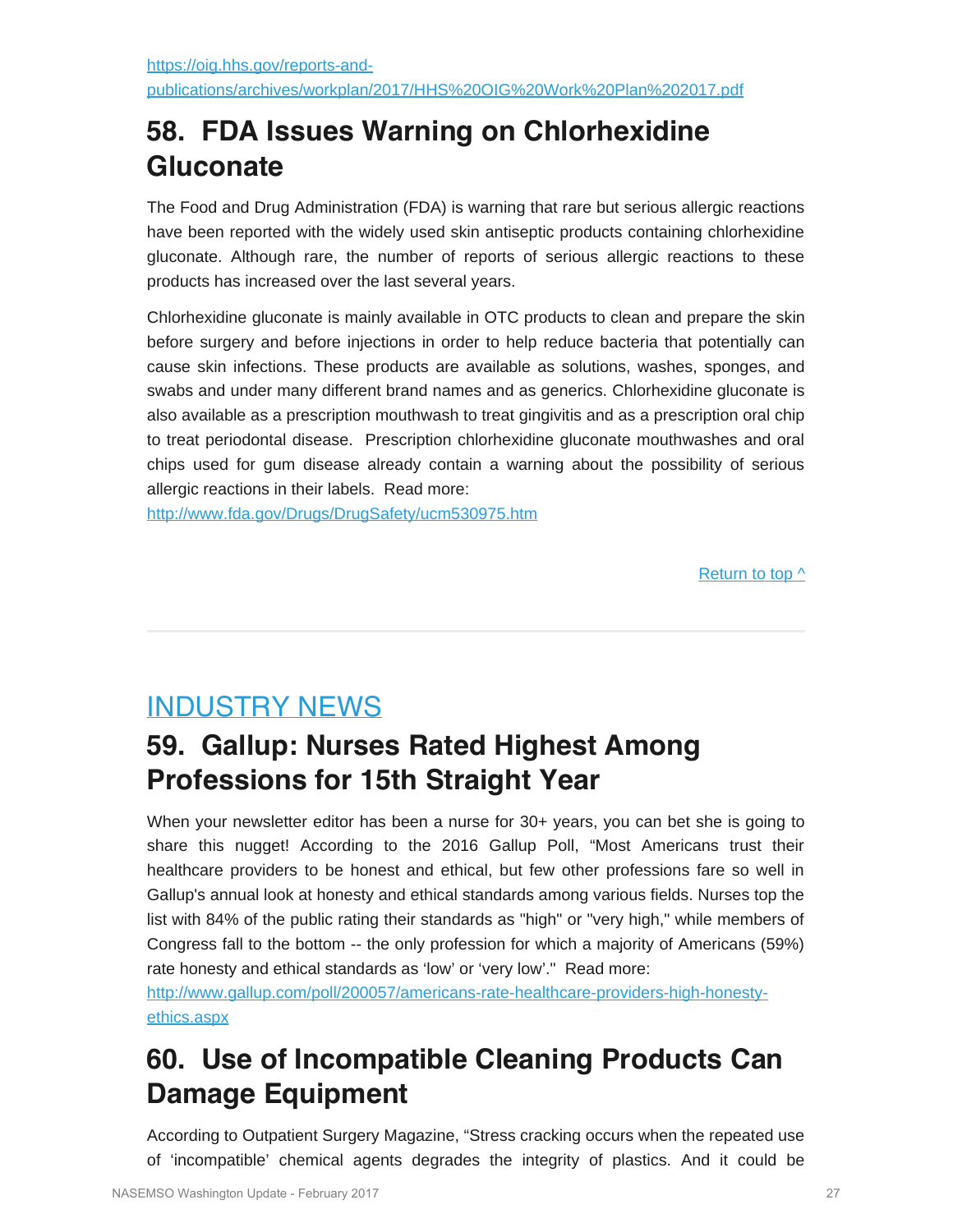happening to the plastic components of such products as infusion pumps, positioning aids and vital-signs monitors without you even knowing." Device manufacturers are aware of the problem, and most do their best to use plastics that will resist common cleaners, but according to the ECRI Institute, a medical products testing laboratory, "no one cleaner is safe for all plastics and no one plastic is resistant to all cleaners." Regular inspection for stress cracking and other signs of damage caused by cleaners is encouraged. Read more:

[http://www.outpatientsurgery.net/surgical-facility-administration/infection-control/sprays](http://www.outpatientsurgery.net/surgical-facility-administration/infection-control/sprays-and-wipes-could-degrade-plastics-over-time--02-03-17)[and-wipes-could-degrade-plastics-over-time--02-03-17](http://www.outpatientsurgery.net/surgical-facility-administration/infection-control/sprays-and-wipes-could-degrade-plastics-over-time--02-03-17)

## **61. Public Safety Cyclists Offer Emergency Response Advantage**

An increase in EMS bicycle medic teams is described in this blog available from the Pew Charitable Trusts. Read more:

[http://www.pewtrusts.org/en/research-and-analysis/blogs/stateline/2017/01/30/bike](http://www.pewtrusts.org/en/research-and-analysis/blogs/stateline/2017/01/30/bike-medics-bring-speedy-emergency-care-to-patients)[medics-bring-speedy-emergency-care-to-patients](http://www.pewtrusts.org/en/research-and-analysis/blogs/stateline/2017/01/30/bike-medics-bring-speedy-emergency-care-to-patients)

## **62. 2017 Call for Speakers NJ and PA EMS Conferences**

The NJ EMS Conference Committee is seeking experienced speakers from the EMS, hospital, and preparedness community to deliver a variety of presentations for the 2017 NJ Statewide Conference on EMS. We are especially seeking presenters who are able to engage attendees by presenting in different formats and hold interactive conversations with participants. The committee will review of all submissions and evaluate them on a variety of measures based upon Conference needs and the desires of the attendees as reflected in attendee surveys. To submit a proposal for the 2017 NJ Statewide Conference on EMS, please visit: [www.NJEMSConference.com](http://r20.rs6.net/tn.jsp?f=001pdM403OwYj5qxK4RvlQcITsOGvPbqLerwatuD7u17W3uj0YbeJixwDIIxiGfdxftd8Z3xpDqL_ZnEzHyBck39j8yuVKaUm4D4zE8ercZi0HlndKZYwRJxquyemo_OyP8IY5-_EUQWZzmYzsQT9A6vYD5XKSquAkAy-TBTI17VnnbJqVTV_WfAw==&c=JkROLrjket0vgKBkPhdmryBeKUBbYbrDx1ffMwpAMpLeyxNvQMBxmQ==&ch=XBBUdFZSSxsB5UWaPqG5Tz6KUhWK8ZLKY--g2NwWIxCKVOpuvd8Dfw==)

The dates have been set for Pennsylvania's Annual EMS Conference and the Call for Speakers is out! Help us showcase the talent we have right here in Pennsylvania, submit a speaker application or share this email with someone that you think would be a good presenter for our conference! The deadline for submission is Friday, March 03, 2017. Read more:

<https://www.regonline.com/custImages/430000/432080/2017CallforSpeakers.pdf>

## **63. NAEMT Publishes National Survey on EMS ePCR Usability**

Last year, the National Association of EMTs (NAEMT) published a national survey on data use, collection and exchange in EMS which looked at what data EMS collects, how agencies put it to use in assessing the quality of patient care and improving operations, and how EMS shares information. The results of that survey were published in July 2016. In a newer survey, conducted by St. Louis University College for Public Health and Social Justice on behalf of NAEMT, authors look specifically at how EMS practitioners interface with the software systems they use on a day-to-day basis to collect and store information.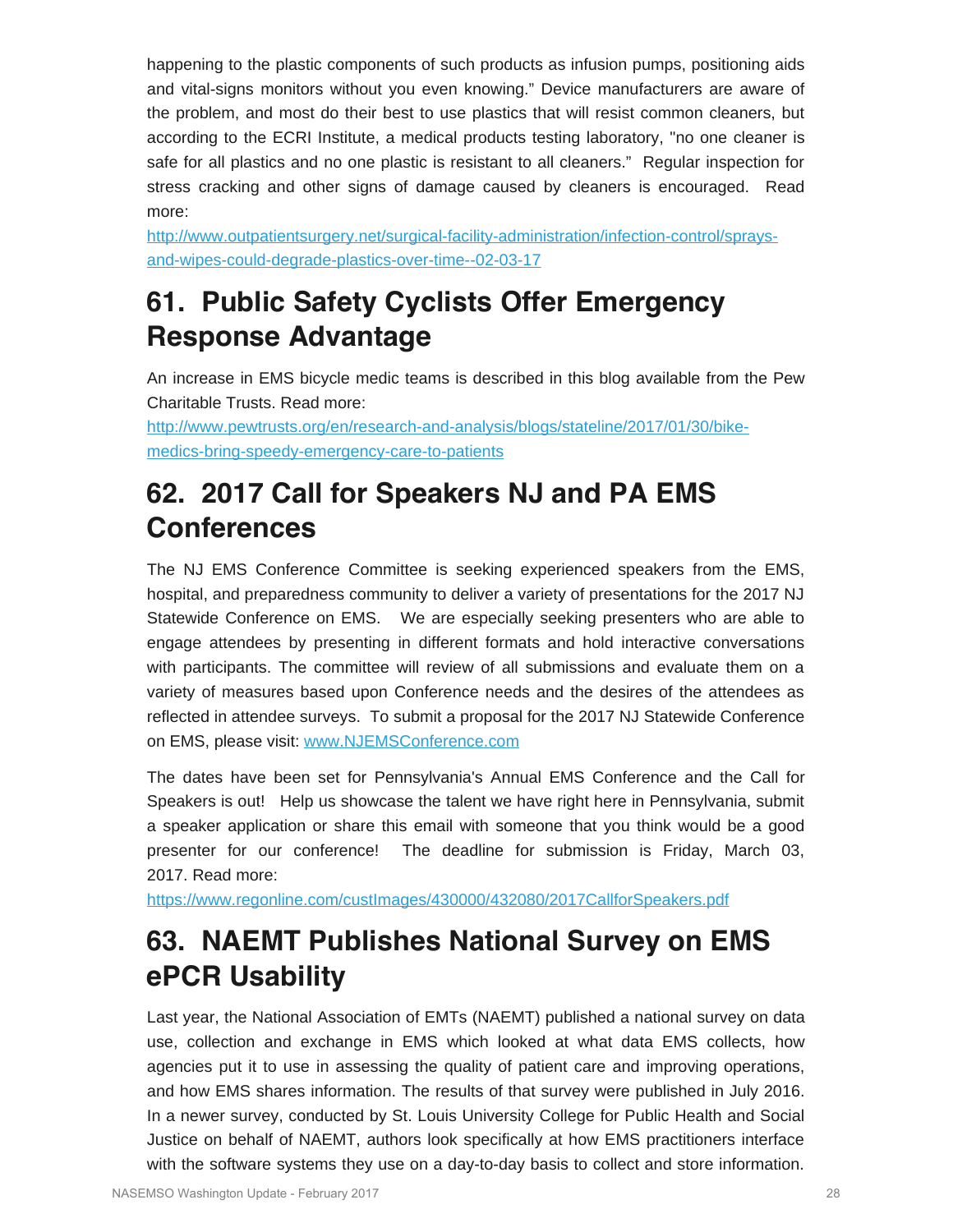[Return to top ^](#page-0-1)

## <span id="page-28-0"></span>UPCOMING EVENTS

*Calendar events are always welcome! Send calendar events to [robinson@nasemso.org](mailto:robinson@nasemso.org).*

### **Statewide EMS Conferences**

**17th Annual Templeton Pediatric Trauma Symposium.** March 3-4, 2017. Pittsburgh, PA. A one-of-a-kind educational event focused on the continuum of pediatric trauma care. The conference provides a comprehensive program on the care of injured children and their families, featuring nationally-recognized presenters, a pediatric-focused TOPIC course and the keynote Templeton Lecture. [For more information…](http://www.chop.edu/events/templeton-trauma-symposium-2017#.V9czrYVUlCM)

### **National Conferences and Special Meetings**

Please use these links to access monthly course schedules and registration info related to:

[NAEMSE Instructor Course Level 1](http://naemse.org/?page=LVL1InstructorCourse)

[NAEMSE Instructor Course Level 2](http://naemse.org/?page=LVL2InstructorCourse)

[CAAHEP Accreditation Update & Evaluating Student Competency Workshops](http://naemse.org/?page=coaemsp)

[NAEMSE/NREMT Regional Scenario Development Workshops](http://naemse.org/?page=nremt)

### **EMS Today 2017**

February 23-25, 2017. Salt Lake City, UT <http://www.emstoday.com/index.html>

**National Association of State EMS Officials Spring Meeting** March 5-9, 2017. New Orleans, LA. [www.nasemso.org](http://www.nasemso.org/)

**American Academy of Emergency Medicine Annual Meeting** March 16-20, 2017. Orlando, FL. [www.aaem.org](http://www.aaem.org/)

**\*Tenth International Conference on Managing Fatigue** San Diego, California, from March 20–23, 2017, at the Westin San Diego Gaslamp Quarter. <http://fatigueconference2017.com/program.html>

**\*National EMS Advisory Council** TENTATIVE April 4-5, 2017. Washington DC. [www.ems.gov](http://www.ems.gov/)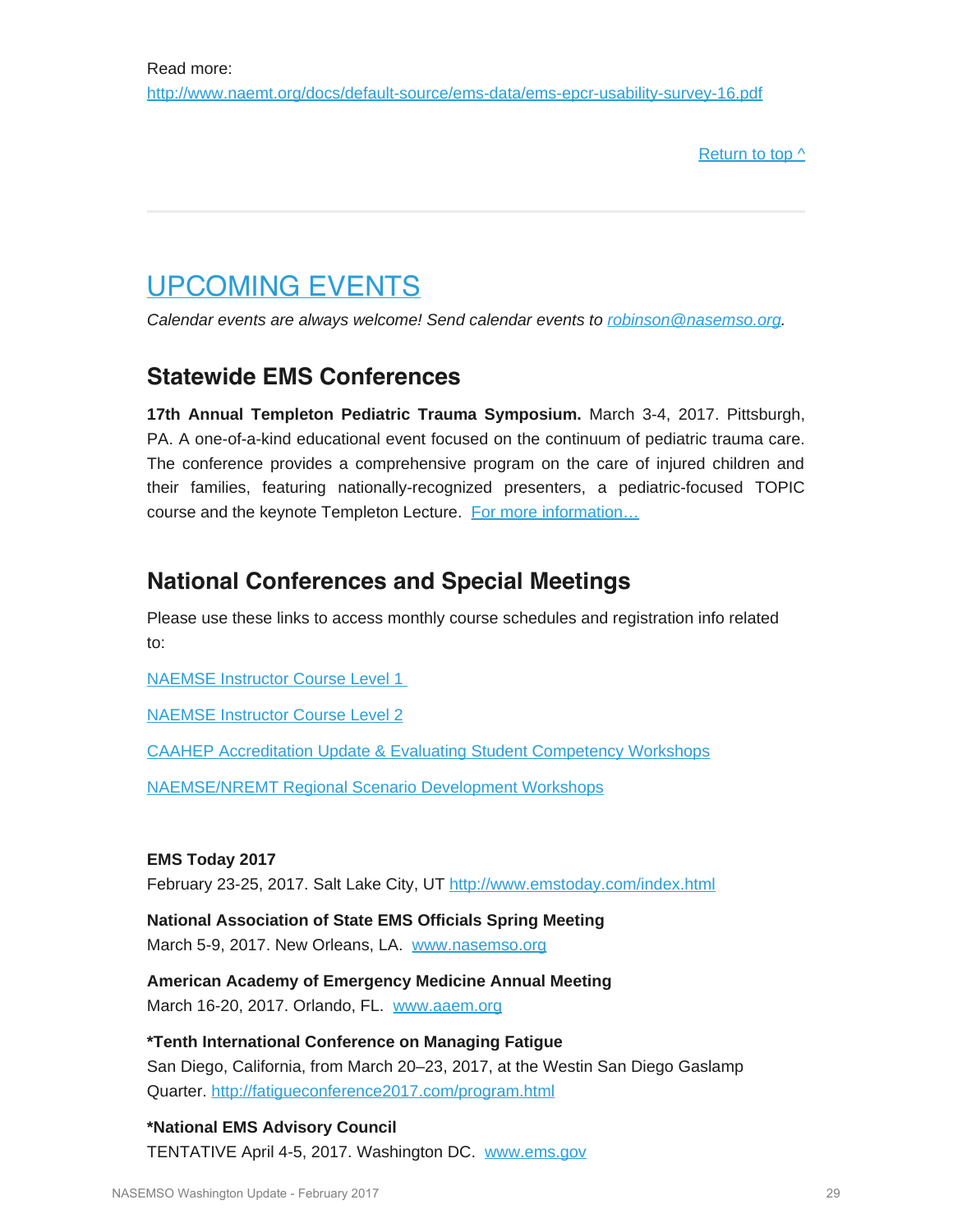### **Critical Care Transport Medicine Conference**

April 10-12, 2017. San Antonio, TX. [http://www.iafccp.org/event/id/177507/Critical-Care-](http://www.iafccp.org/event/id/177507/Critical-Care-Transport-Medicine-Conference-CCTMC.htm)[Transport-Medicine-Conference-CCTMC.htm](http://www.iafccp.org/event/id/177507/Critical-Care-Transport-Medicine-Conference-CCTMC.htm)

### **\*EMS on the Hill Day**

April 25, 2017. Washington, DC [https://www.naemt.org/advocacy/emsonthehillday/ems](https://www.naemt.org/advocacy/emsonthehillday/ems-on-the-hill-day)[on-the-hill-day](https://www.naemt.org/advocacy/emsonthehillday/ems-on-the-hill-day)

### **National Rural EMS Leadership Conference**

April 25-26, 2017. Fargo, ND.

**\*Preparedness Summit** April 25-28, 2017. Atlanta, GA.<http://preparednesssummit.org/>

**Society for Academic Emergency Medicine Annual Meeting**

May 16-19, 2017. Orlando, FL. <http://saem.org/annual-meeting>

**EMS Week** May 21-27, 2017

**Fire Rescue Med (IAFC EMS Section Annual Meeting)** May 20-24, 2017. Henderson, NV [http://www.iafc.org/micrositeFRMconf/FRMhome.cfm?](http://www.iafc.org/micrositeFRMconf/FRMhome.cfm?ItemNumber=8046) [ItemNumber=8046](http://www.iafc.org/micrositeFRMconf/FRMhome.cfm?ItemNumber=8046)

**IAFC Annual Conference - Fire-Rescue International** July 26-29, 2017. Charlotte, NC. [www.iafc.org/fri](http://www.iafc.org/fri)

### **Pinnacle 2017**

August 7-11, 2017. Boca Raton, FL. <http://pinnacle-ems.com/>

**National Association of EMS Educators Annual Meeting** August 7-12, 2017. Washington, DC. [www.naemse.org](http://www.naemse.org/)

**National EMS Safety Summit** August 21-23, 2017. Denver, CO.<http://nationalemssafetysummit.org/>

**Emergency Nurses Association Annual Meeting** September 13-16, 2017. St. Louis, MO. [www.ena.org](http://www.ena.org/)

**Air Medical Transport Conference** October 16-18, 2017. Fort Worth, TX.<http://aams.org/education-meetings/>

**National Association of State EMS Officials Fall Meeting** October 9-12, 2017. Oklahoma City, OK. [www.nasemso.org](http://www.nasemso.org/)

**EMS World Expo** October 16-20, 2017. Las Vegas, NV. <http://www.emsworldexpo.com/>

**American College of Emergency Physicians Annual Meeting** October 30 - November 2, 2017. Washington, DC. [www.acep.org](http://www.acep.org/)

**International Association of Emergency Management Annual Meeting**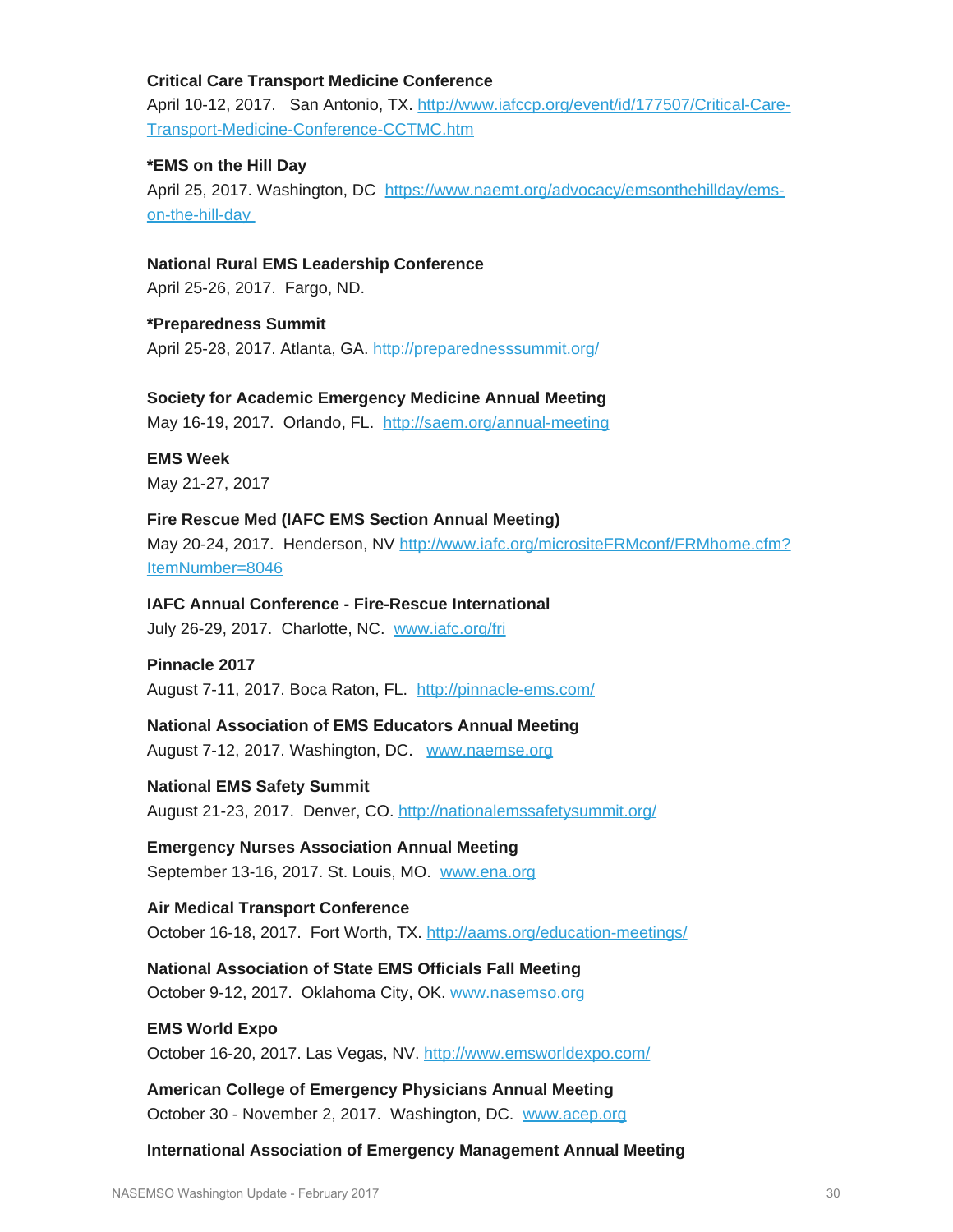November 10-16, 2017. Long Beach, CA. [www.iaemconference.info](http://www.iaemconference.info/) See more EMS Events on NASEMSO's web site at <http://www.nasemso.org/Resources/Calendar/index.asp>



## <span id="page-30-0"></span>**Your input to Washington Update is welcome and can be sent directly to our Editor:**

**Kathy Robinson, RN, EMT-P, QAS**

National Association of State EMS Officials 201 Park Washington Court Falls Church, VA 22046 Email: [robinson@nasemso.org](mailto:robinson@nasemso.org) Phone: 703.538.1799 Ext. 1894